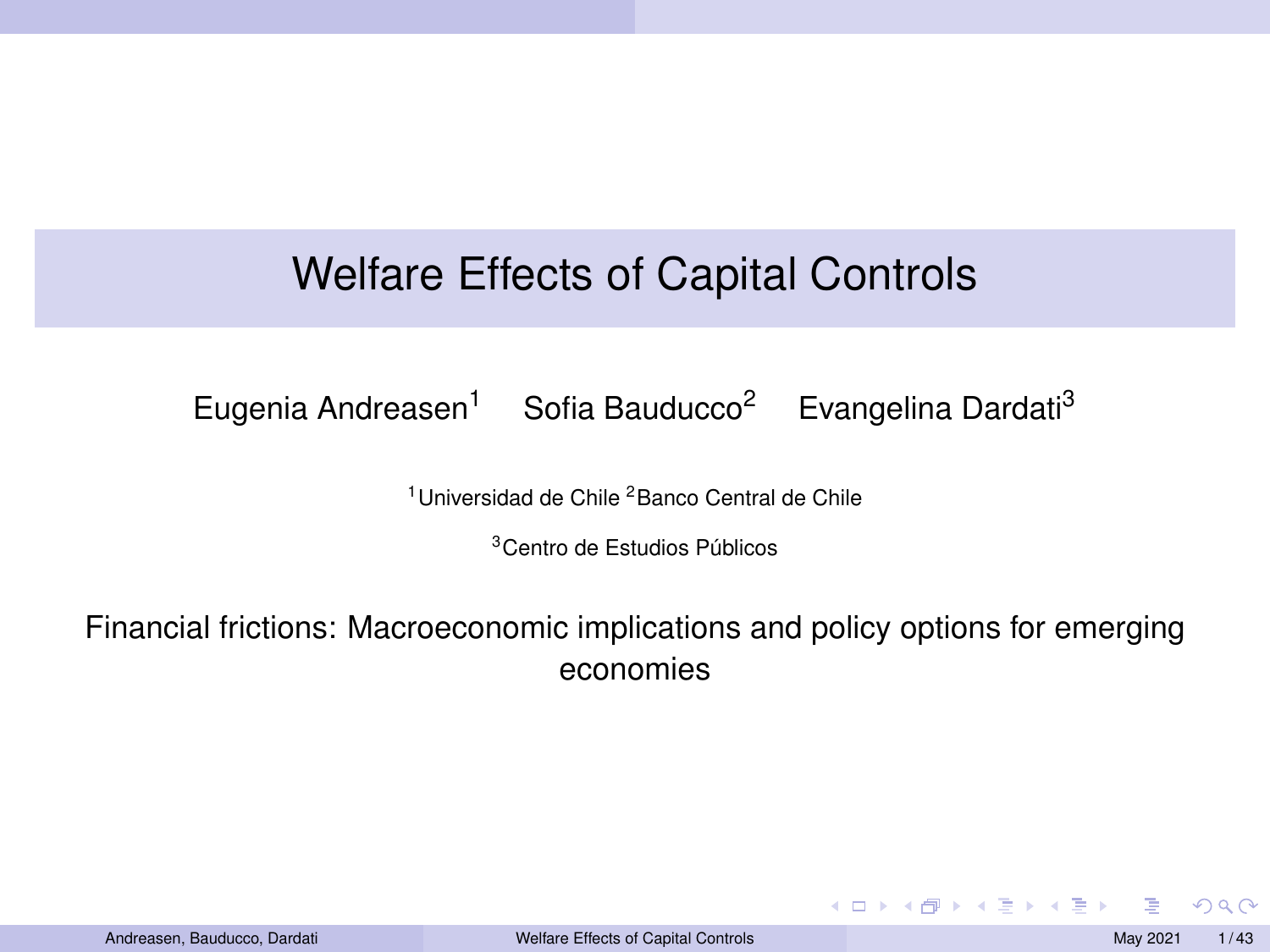### <span id="page-1-0"></span>Welfare effects of capital controls

- Since the 2008-2009 global financial crisis, capital controls have regained attention, becoming part of the macroprudential toolkit of policymakers.
- Interstandight Theoretically, capital controls can be welfare improving by reducing pecuniary externalities that lead to sudden stop episodes.
- $\blacktriangleright$  But capital controls increase financing costs of firms and affect them differently depending on their size, financial dependence, export status, capital intensity and other characteristics (Alfaro et al. 2017, Andreasen et al. 2020, Forbes 2007).

つのへ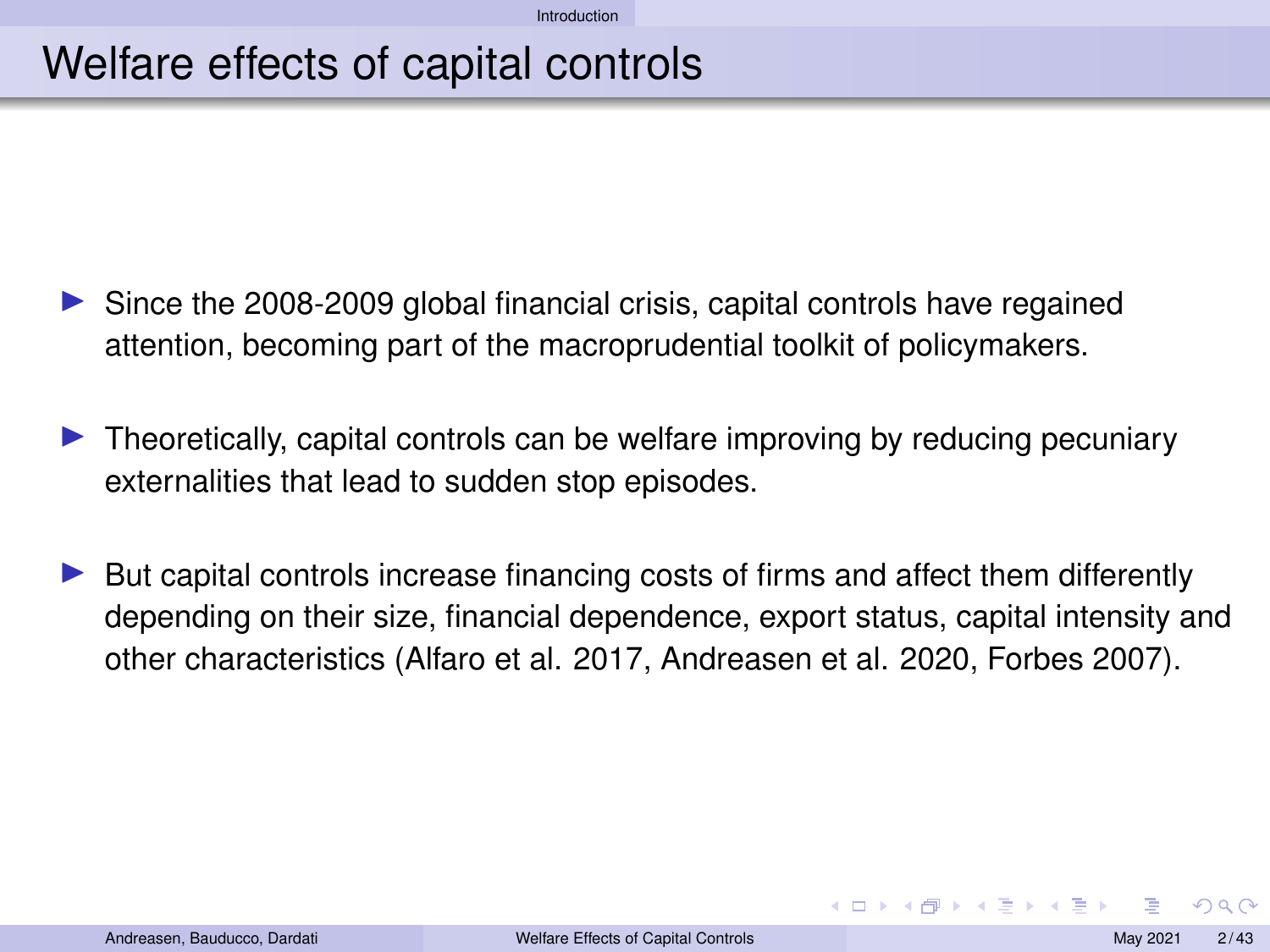$\triangleright$  We study the effects of capital controls on misallocation and, consequently, welfare in an economy with financial frictions.

We build a model with

- heterogeneity in productivity
- $\blacktriangleright$  international trade
- $\triangleright$  collateral constraints

I We calibrate it to the Chilean economy in 1990-1991 and study the effects of introducing a capital control as a tax on external borrowing.

 $2Q$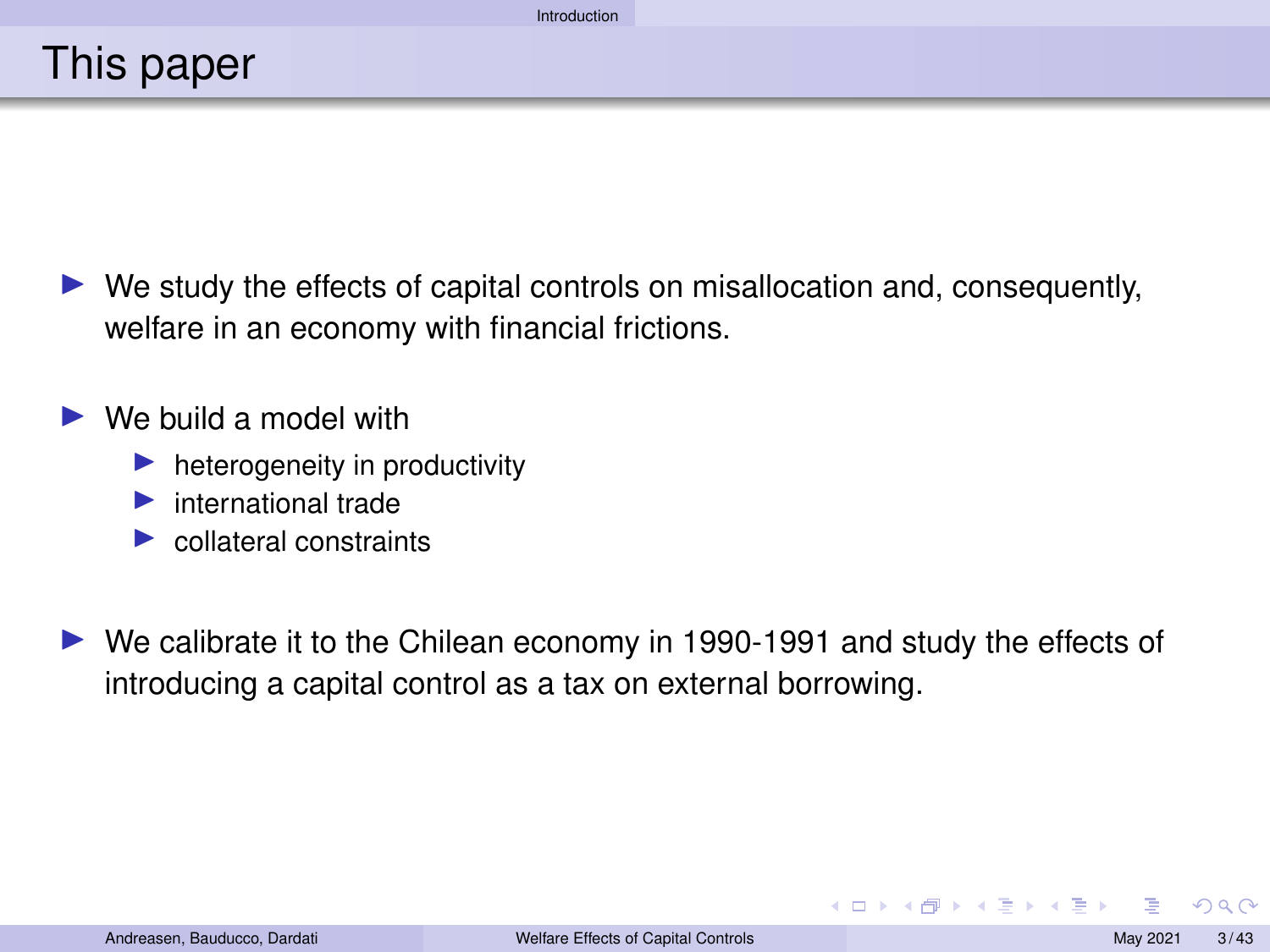### Preview of results

- In a simplified version of the model with no financial frictions, there is no misallocation  $\Rightarrow$  capital controls distort the allocation of productive factors
- I When we introduce a collateral constraint, misallocation arises. Capital controls may overturn it.
- In a richer model, we show numerically that, when capital controls are introduced,
	- $\blacktriangleright$  misallocation increases for exporters and high productivity firms,
	- misallocation decreases for low productivity ones,
	- $\triangleright$  welfare losses of introducing capital controls are 2.4% of consumption-equivalent. Welfare losses higher for high-productivity firms,
	- In alternative macroprudential policies may have very different welfare losses while reducing credit in the same magnitude.
- $\triangleright$  We empirically corroborate the main insights obtained from the model using Chilean manufacturing firm data from 1990 to 2007.

 $\Omega$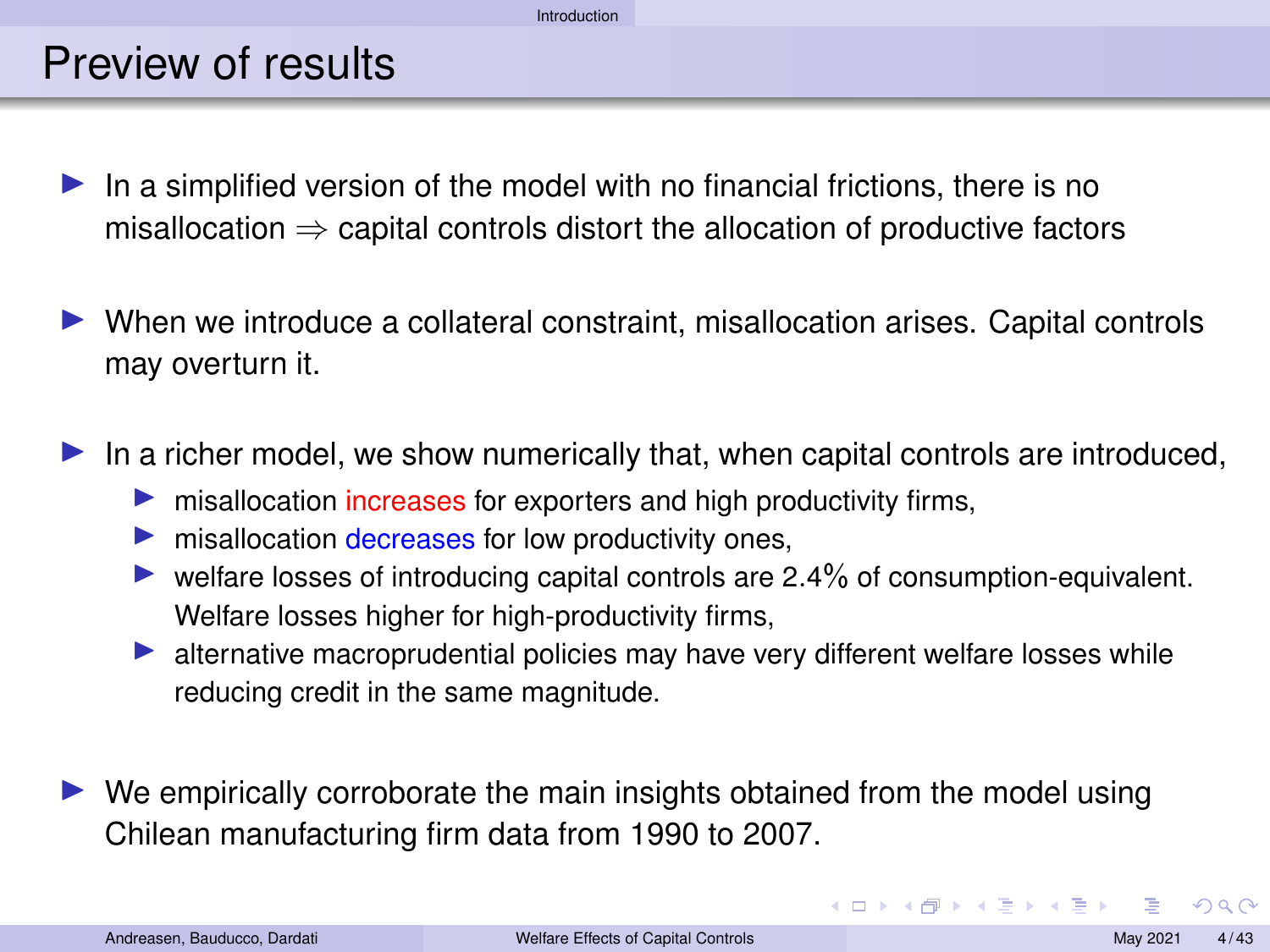<span id="page-4-0"></span>

 $2990$ 

E

イロンス 個 メスミンス ミン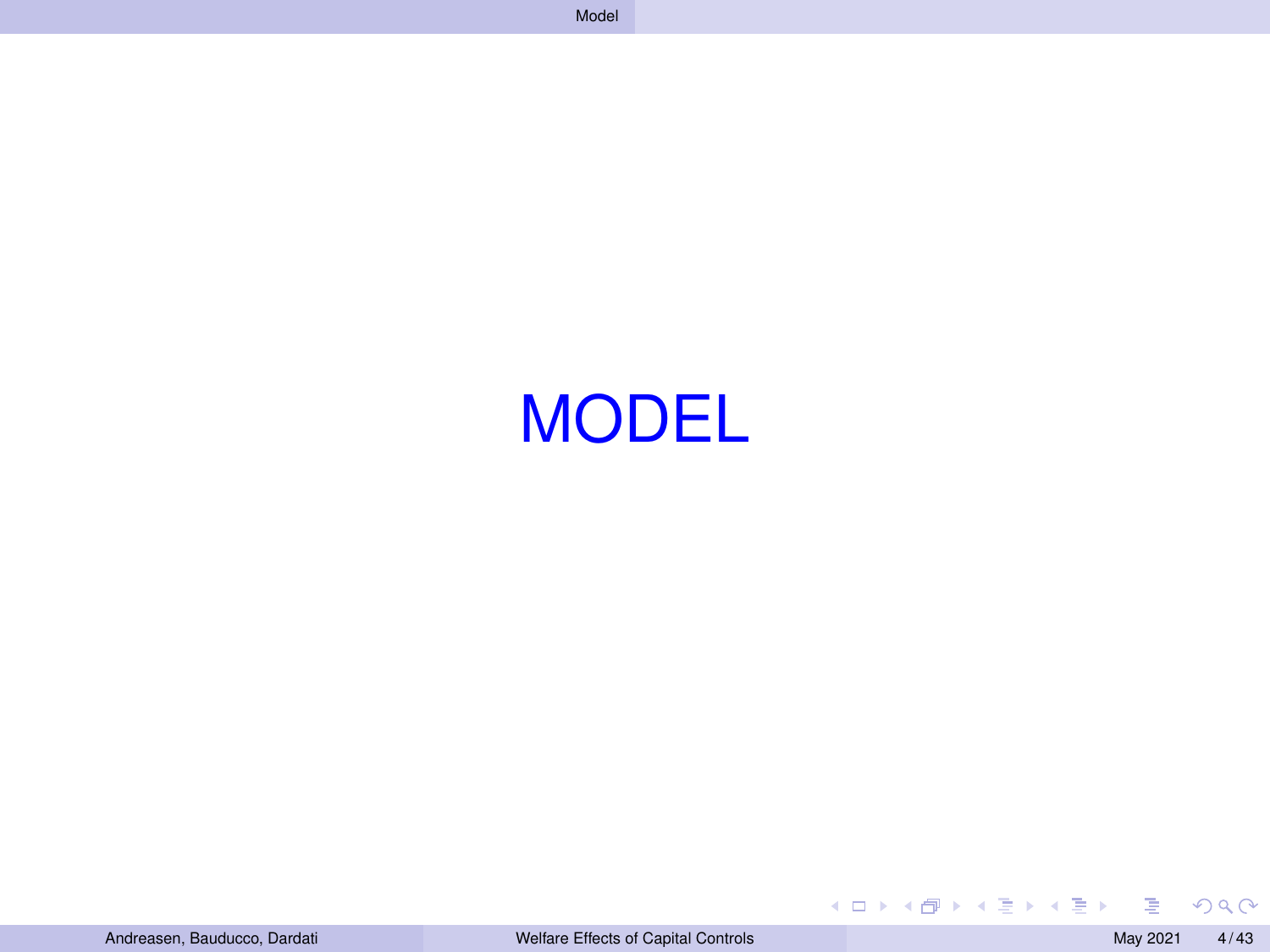- General equilibrium model  $\rightarrow$  we introduce capital controls as a tax on the interest rate of capital inflows.
- $\blacktriangleright$  Three types of agents:
	- 1. **Final good producers**: Purchase intermediate good varieties from domestic and foreign entrepreneurs and aggregate them to produce the final good.
	- 2. **Heterogeneous entrepreneurs**: Produce differentiated intermediate goods.
	- 3. **Rest of the world**: Mirrors domestic entrepreneurs and final good producers. Provides financial services to home country.

 $\Omega$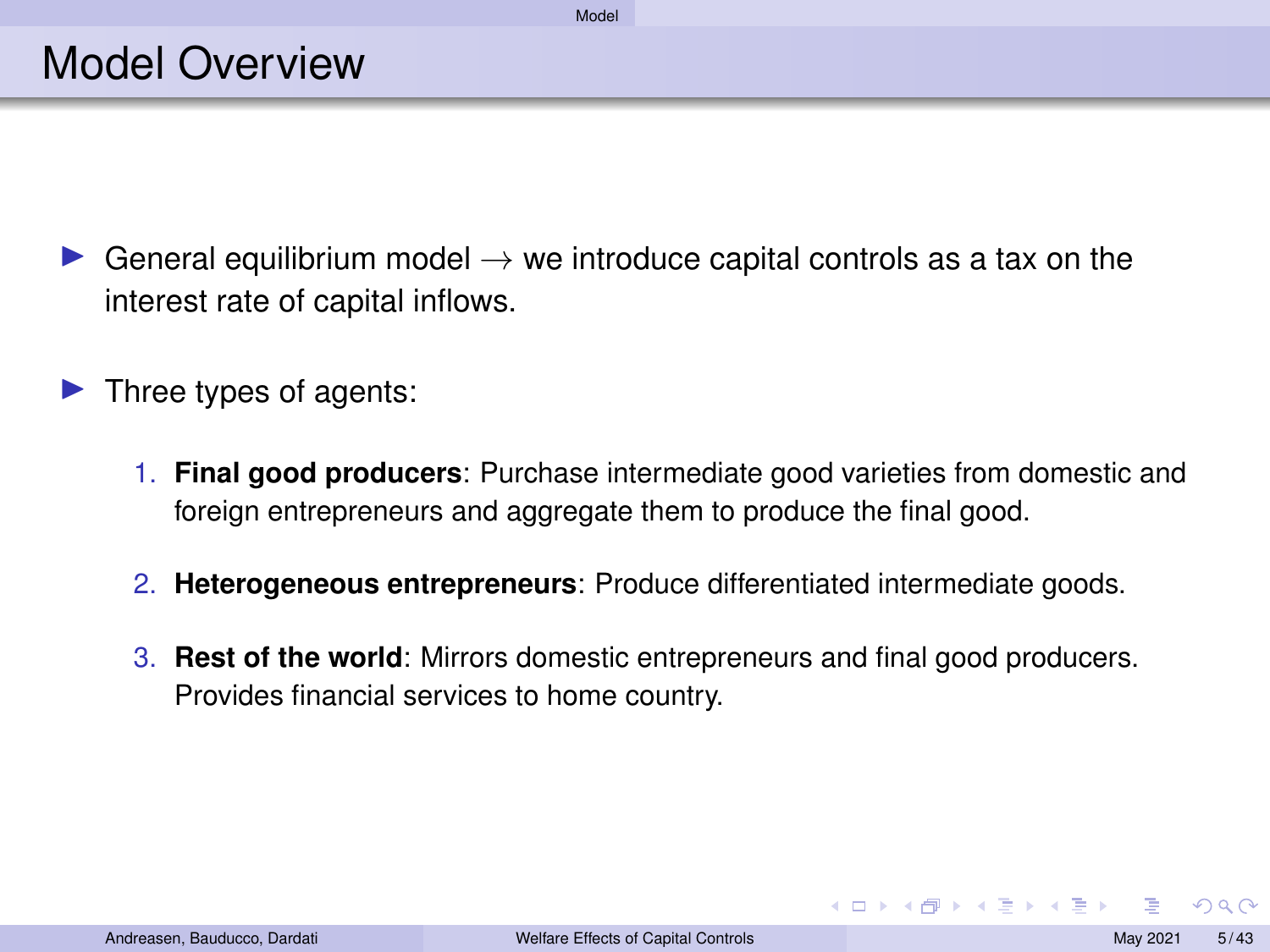### Final good producers and rest of the world

 $\blacktriangleright$  Produce final good  $y_t$  choosing domestic  $y_{h,t}(i)$  and imported varieties  $y_{m,t}$  given prices  $p_{h,t}(i)$  and  $p_{m,t}$ , and the following technology:

$$
y_t = \left[ \int_0^1 y_{h,t}(i)^{\frac{\sigma-1}{\sigma}} di + y_{m,t}^{\frac{\sigma-1}{\sigma}} \right]^{\frac{\sigma}{\sigma-1}}
$$

- Rest of the world demands domestic varieties  $y_{f,t}(i)$  at price  $p_{f,t}(i)$ .
- Demands domestic producers face:

$$
y_{h,t}(i) = \left(\frac{p_{h,t}(i)}{p_t}\right)^{-\sigma} y_t
$$

$$
y_{f,t}(i) = \left(\frac{p_{f,t}(i)}{\bar{p}_t^*}\right)^{-\sigma} \bar{y}_t^*
$$

つひひ

イロトス 倒 トス ヨ トス ヨ トー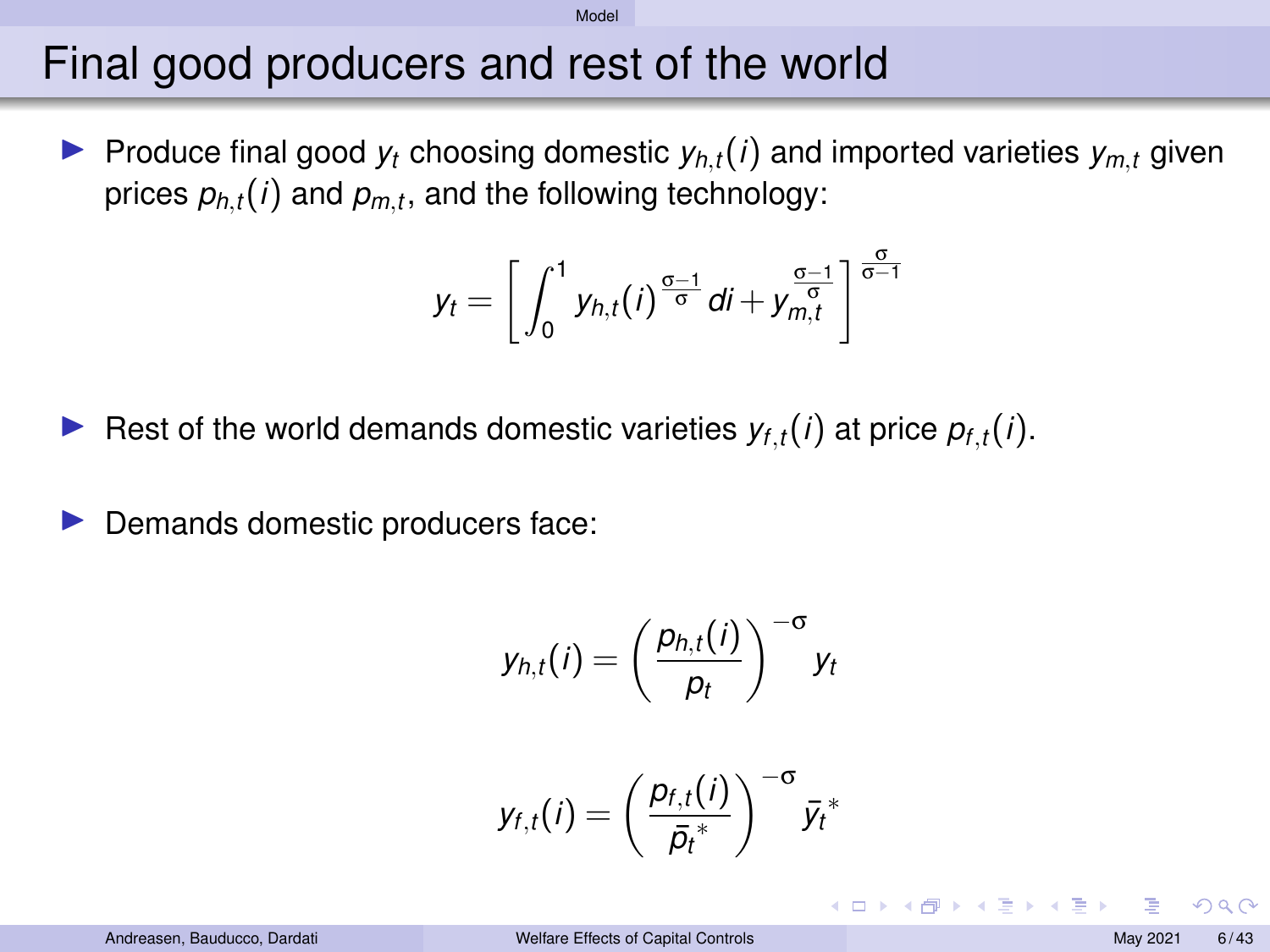## <span id="page-7-0"></span>Entrepreneurs (1)

**Entrepreneur**  $i \in (0,1)$ 

Preferences:

$$
\sum_{t=0}^{\infty} [\beta(1-\nu)]^t \frac{c_t^{1-\gamma}}{1-\gamma}
$$

Law of motion of capital:

$$
k_{t+1} = \frac{1}{1-v}[(1-\delta)k_t + x_t]
$$

Technology:

$$
y_{h,t} + \tau y_{f,t} = z k_t^{\alpha} n_t^{1-\alpha}
$$

- $\blacktriangleright$  v: exogenous death probability
- $\blacktriangleright$  *z*: idiosyncratic productivity draw
- $\blacktriangleright$   $\tau$  > 1: Ad-valorem trade cost,

 $2Q$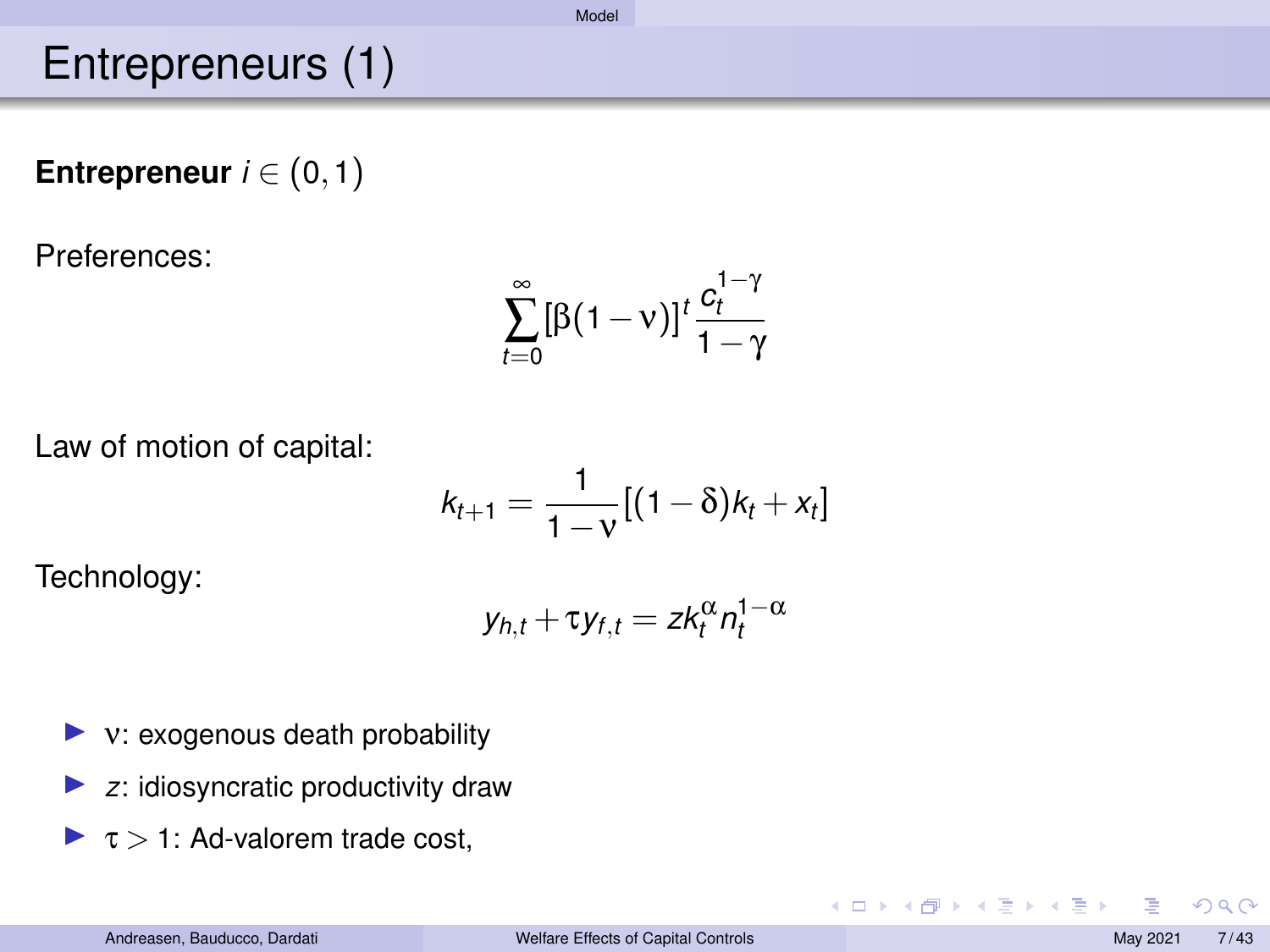## <span id="page-8-0"></span>Entrepreneurs (2)

#### <span id="page-8-1"></span>**Trade:**

- ▶ Sunk entry cost *wF* to become and exporter.
- $\triangleright$  Once the entrepreneur pays the entry cost, it remains an exporter until its death.

#### **Collateral constraint:**

**IDED** They can borrow up to a fraction  $\theta$  of the value of the capital stock next period:

$$
d_{t+1} \leq \theta k_{t+1}
$$

#### **Capital Controls**

- In With no capital controls, entrepreneurs can save or borrow at the international interest rate *r*.
- $\triangleright$  With capital controls, the new effective rate for borrowers is:

$$
\hat{r}=r+\mu,
$$

where  $\mu$  is the tax equivalent of the capital control. The Equivalent  $\rho$ 

 $\Omega$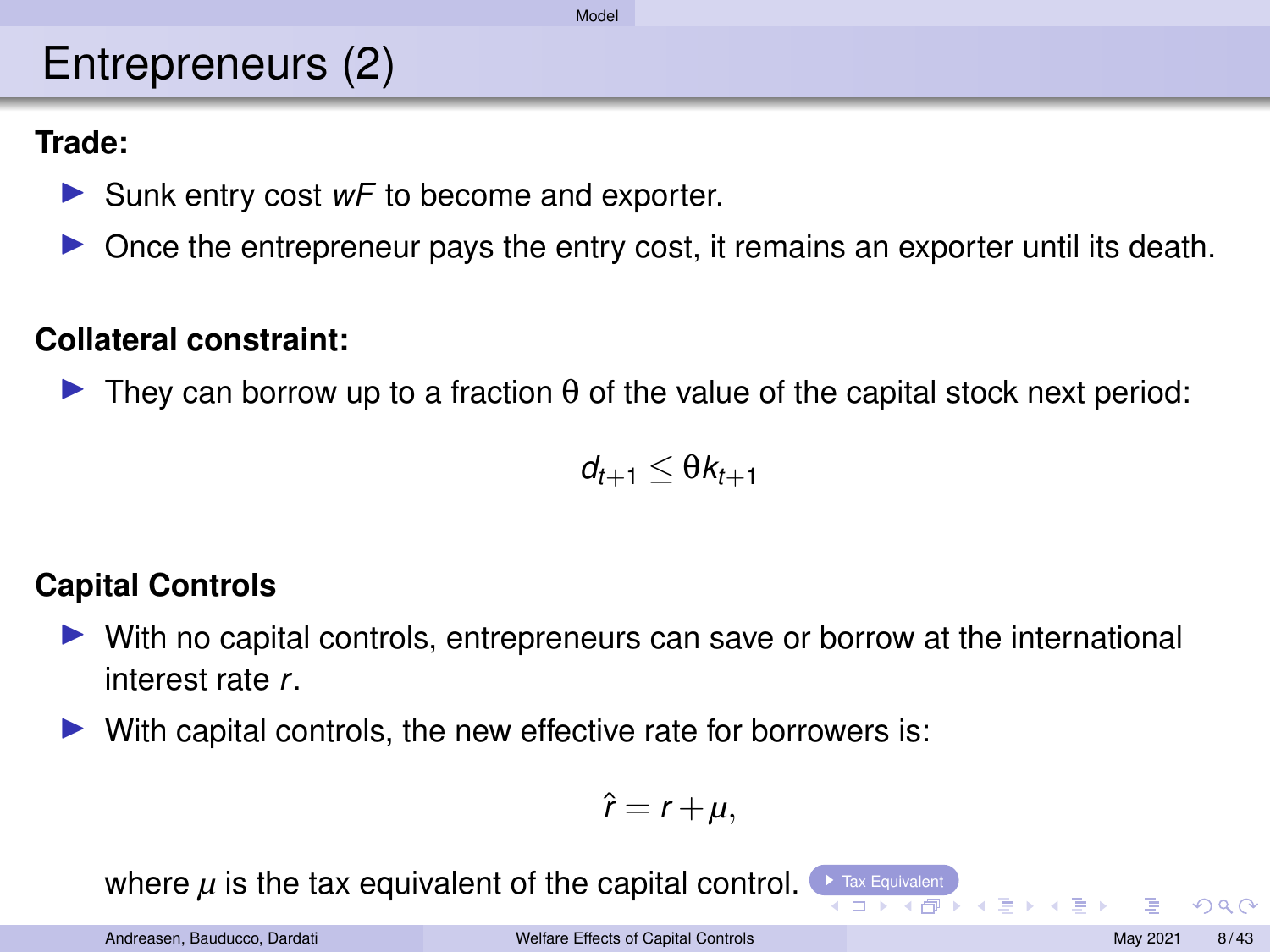#### <span id="page-9-1"></span><span id="page-9-0"></span>Entrepreneurs' problem

$$
V(k, d, e; z) = \max_{c, x, n, d', k', p_h, p_f, y_h, y_f, e \in \{0, 1\}} \frac{c^{1-\gamma}}{1-\gamma} + \beta(1-\nu)V(k', d', e'; z)
$$

[Model](#page-4-0)

s.t.:

$$
pc + px + pd + wn + wFI_{e=0, e'=1} = w + p_hy_h + p_fy_f + pd'\frac{1-v}{1+\hat{r}} - T
$$

**Technology:**  $y_h + \tau y_f = z k^{\alpha} n^{1-\alpha}$ 

Law of motion of capital:  $k' = \frac{1}{1-\nu}[(1-\delta)k + x]$ 

**Final sector demands:** 
$$
y_h = \left(\frac{p_h}{p}\right)^{-\sigma} y
$$
, and  $y_f = \left(\frac{p_f}{\bar{p}^*}\right)^{-\sigma} \bar{y}^*$ 

#### **Collateral constraint:**  $d' \leq \theta k'$

 $\triangleright$  We solve for a recursive stationary competitive equilibrium. [More](#page-35-0)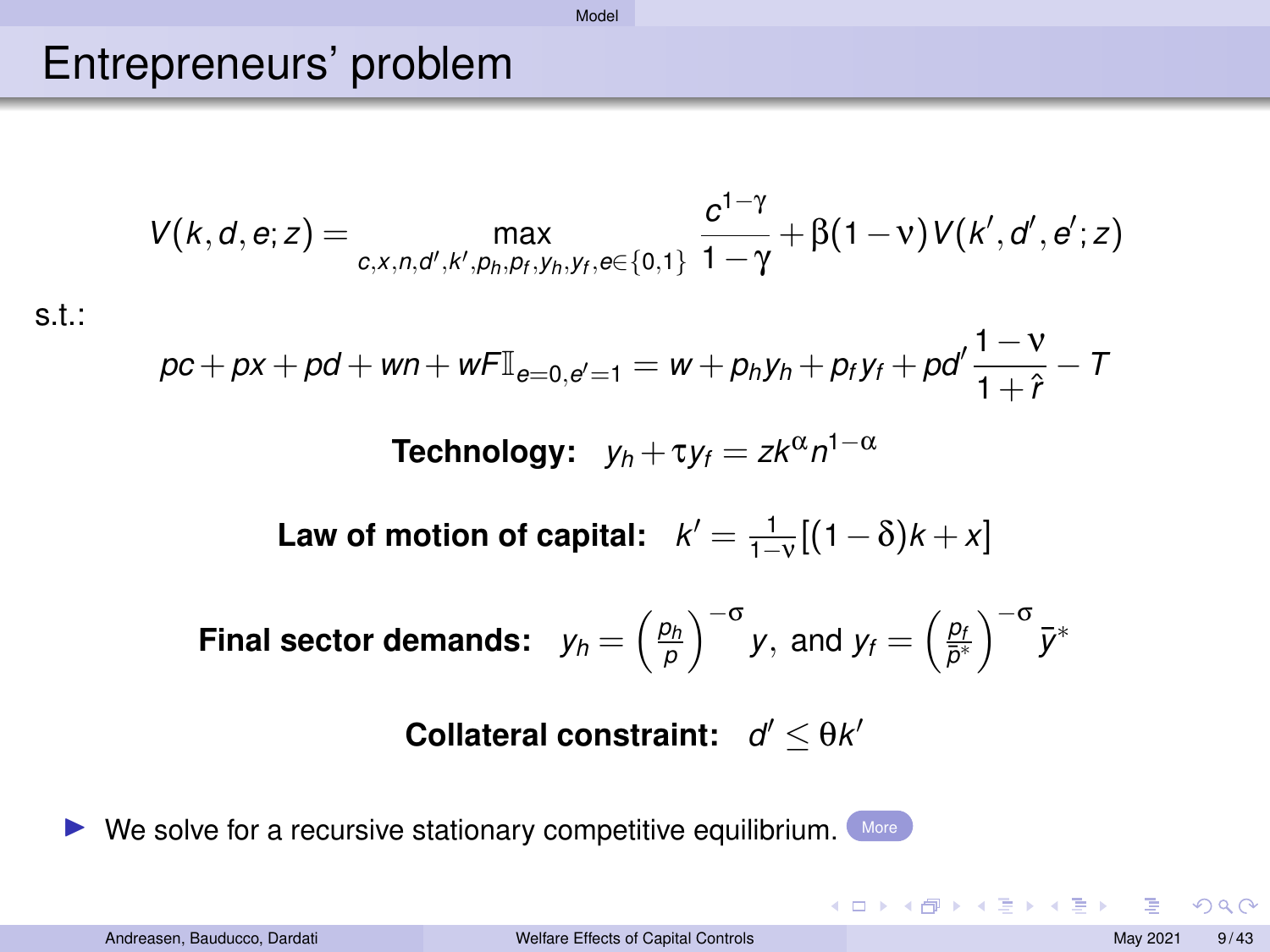- <span id="page-10-0"></span>Consider an economy with no collateral constraints ( $\theta \rightarrow \infty$ ) and no capital controls  $(\mu = 0)$ . Then,
	- In a decentralized equilibrium, all firms equate factor prices to their corresponding marginal revenue products.
	- An unconstrained planner that assigns equal Pareto weights to all entrepreneurs equates marginal revenue products of capital and labor across firms.

There is no misallocation.

 $\Omega$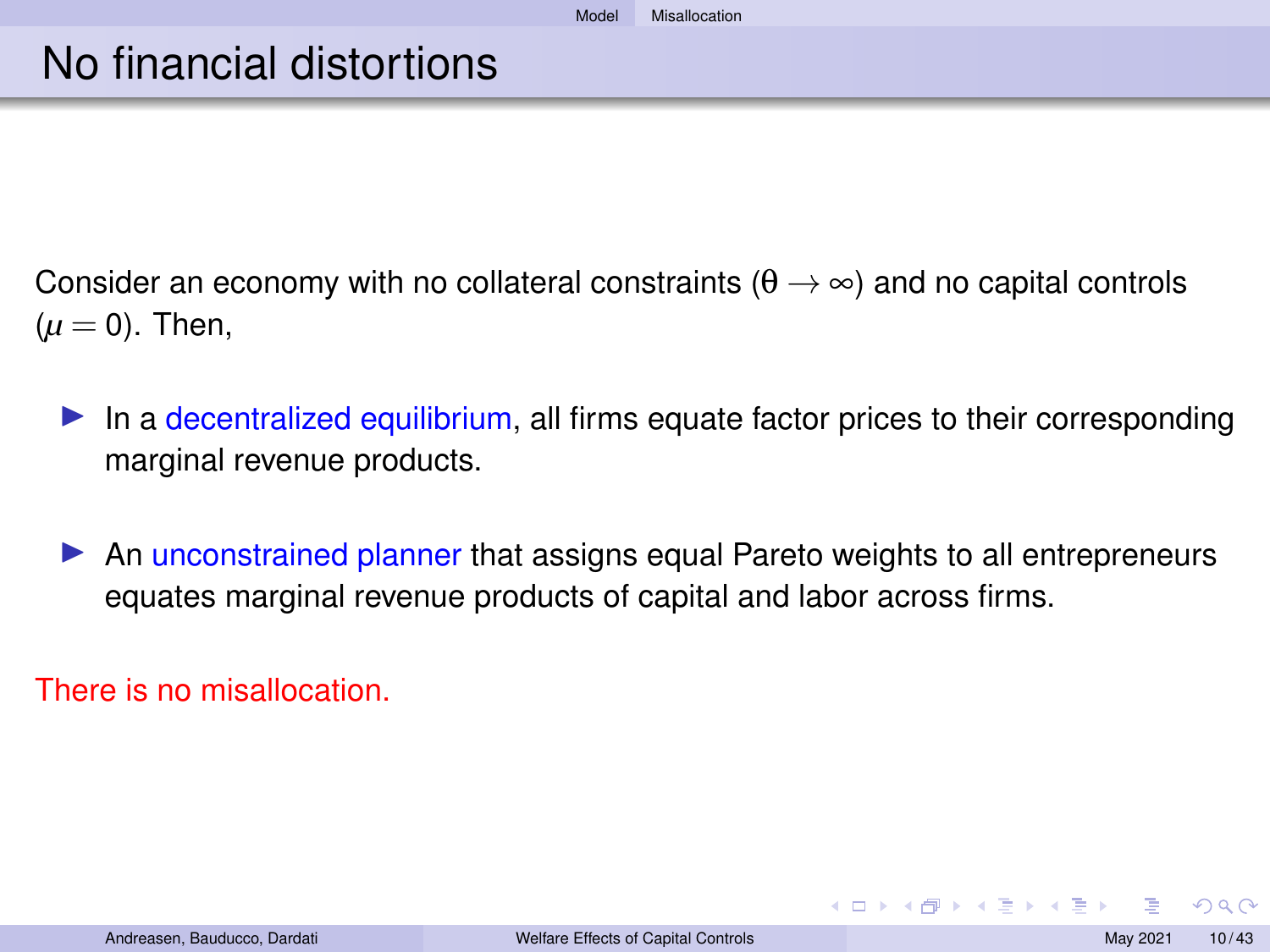### Financial distortions (1)

Consider an economy with no collateral constraints ( $\theta \rightarrow \infty$ ) but with capital controls  $(\mu > 0)$ . Then,

In a decentralized equilibrium, the marginal revenue product of capital (MRPK) is no longer equalized across firms if some firms start out with a level of capital lower than their optimal scale:

$$
MRPK_i \equiv \frac{\partial (p_{h,i}y_{h,i} + p_{f,i}y_{f,i})}{\partial k_i} = \mathbb{I}_{d_i>0}[p(r+\mu+\delta)] + \mathbb{I}_{d_i\leq 0}\left[p(r+\delta) + \frac{p\chi_i}{U_{c,i}}\right] > \frac{\partial k_i}{MRPK} = p(r+\delta) \quad \text{if} \quad k_i < \bar{k}_i.
$$

 $290$ 

イロメイタメ イミメイミメー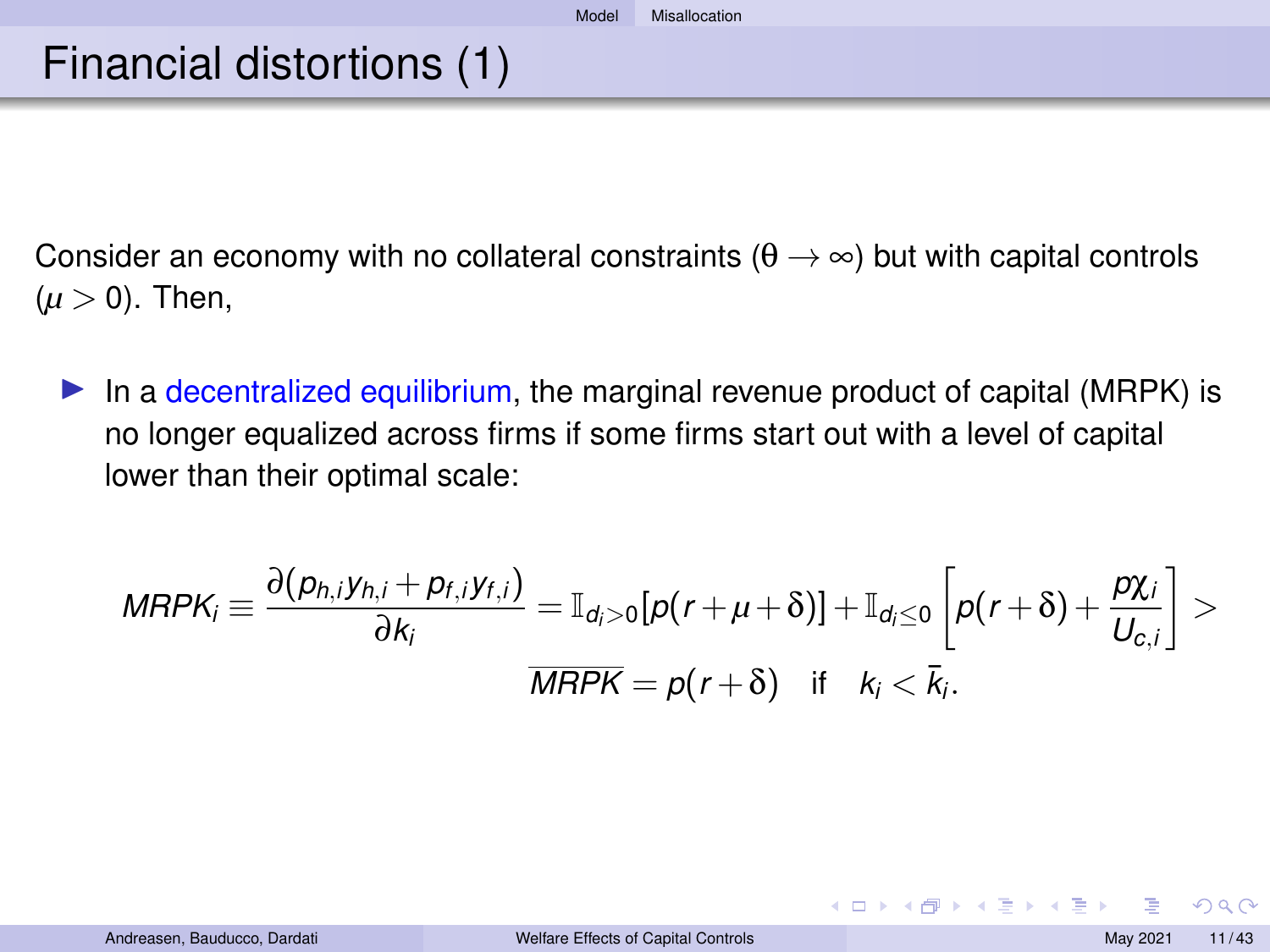### Financial distortions (2)

Consider an economy with collateral constraints ( $\theta < \infty$ ) but no capital controls  $(\mu = 0)$ . Then,

In a decentralized equilibrium, the marginal revenue product of capital (MRPK) is no longer equalized across firms if some firms start out with a level of capital lower than their optimal scale:

$$
MRPK_i \equiv \frac{\partial (p_{h,i}y_{h,i} + p_{f,i}y_{f,i})}{\partial k_i} = p(r+\delta) + \frac{p\eta_i}{U_{c,i}}(1+r-\theta) >
$$
  

$$
\overline{MRPK} = p(r+\delta) \quad \text{if} \quad k_i < \overline{k_i}.
$$

 $290$ 

**K ロ ⊁ K 伊 ⊁ K ミ ⊁ K ミ ⊁**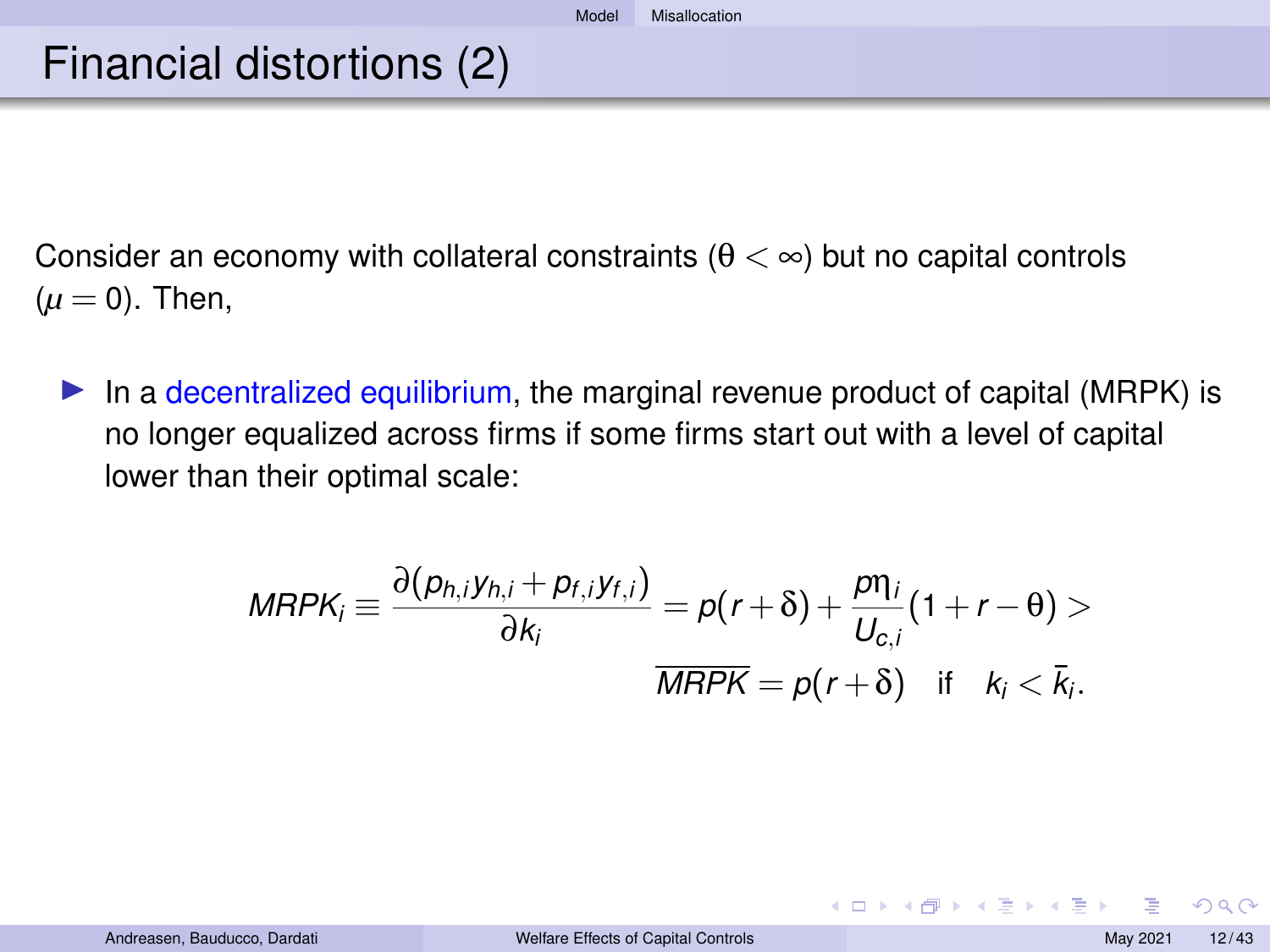## Misallocation with collateral constraints and CC

There are four channels through which misallocation arises in this case:

- 1. a binding collateral constraint;
- 2. the CC  $\mu$  that increases the cost of financing investment through debt;
- 3. a binding constraint preventing debt to become positive, once  $d_i = 0$  when the firm is subject to the CC;
- 4. general equilibrium effects that affect aggregate prices  $\{p, w\}$ , thus altering the optimal scales of firms and, consequently, the stringency of the collateral constraint.

 $QQ$ 

イロトス 倒 トス ヨ トス ヨ トー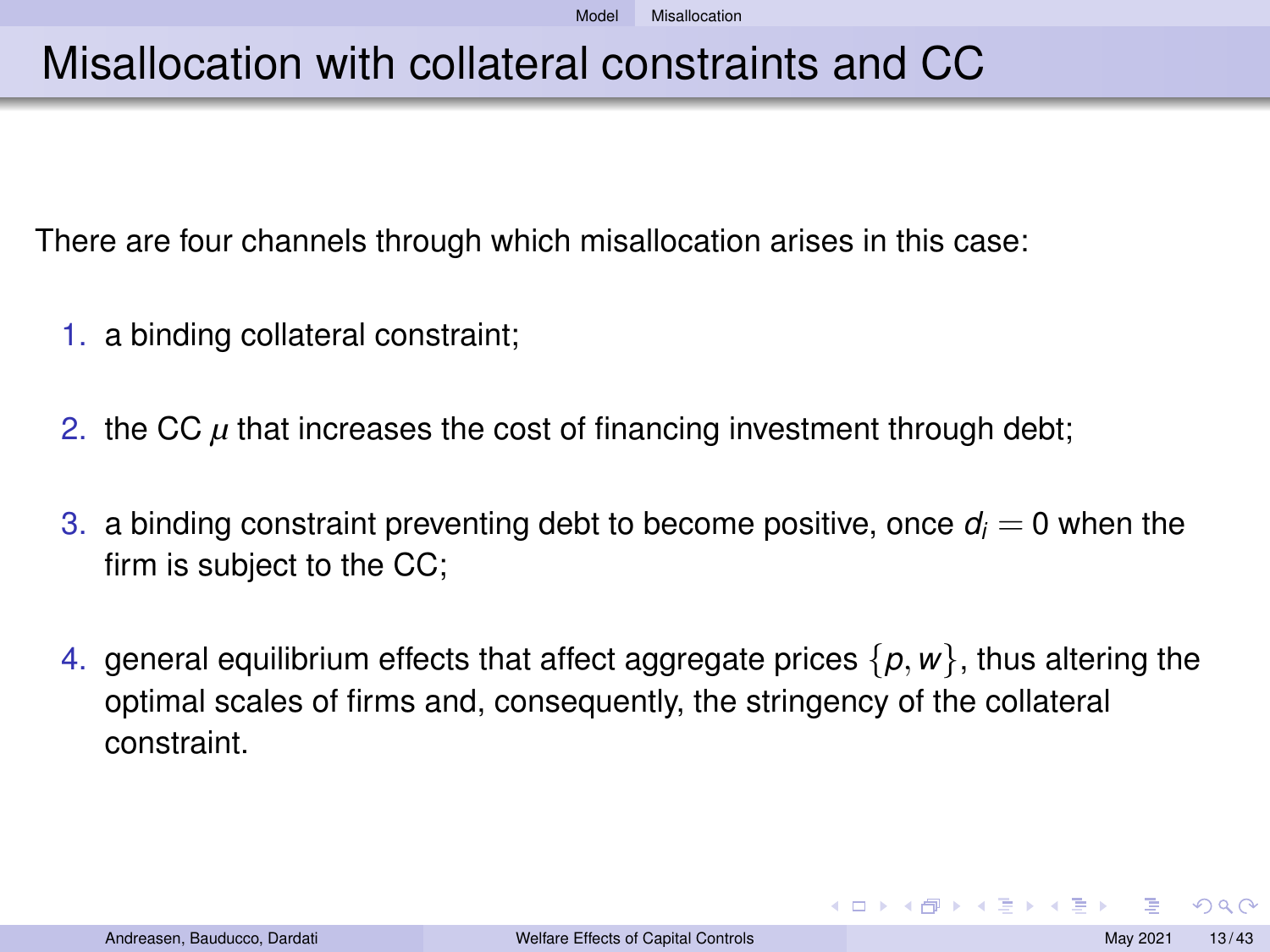<span id="page-14-1"></span><span id="page-14-0"></span>

| idule. Mullieliis                       |                              |                                 |  |  |
|-----------------------------------------|------------------------------|---------------------------------|--|--|
| Target Moment                           | Data<br>$(1990-1991)$<br>(1) | Model<br>(No C.controls)<br>(2) |  |  |
| Share of exporters                      | 0.18                         | 0.18                            |  |  |
| Average sales (exporters/non-exporters) | 8.55                         | 8.44                            |  |  |
| Average sales (age 5 / age 1)           | 1.26                         | 1.39                            |  |  |
| Aggregate exports / sales               | 0.21                         | 0.20                            |  |  |
| Aggregate credit / Value added          | 0.20                         | 0.20                            |  |  |
| Aggregate capital stock / wage bill     | 6.60                         | 6.70                            |  |  |

Table: Moments

[More](#page-45-1)

 $2990$ 

イロト イ団 トイモト イモト 一毛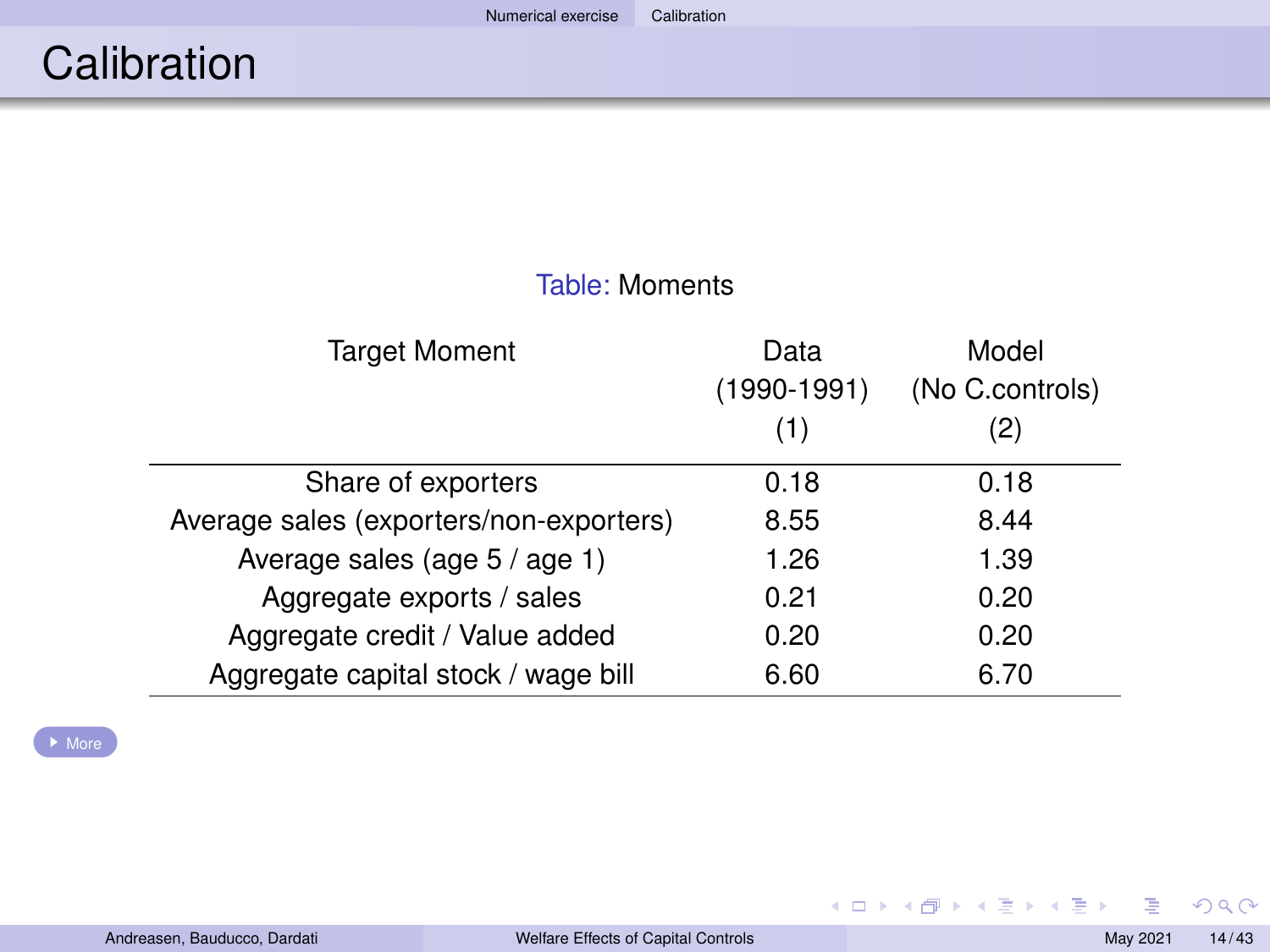<span id="page-15-0"></span> $\blacktriangleright$  In order to obtain aggregate measures of welfare losses associated to CCs, we assume a utilitarian social welfare function that assigns equal weight to all entrepreneurs operating in the economy:

$$
\int_{S}\sum_{t=0}^{\infty}(\beta(1-v))^{t}u\left(c_{t}^{i,NCC}(1+G)\right)\phi(q)dq=\int_{S}\sum_{t=0}^{\infty}(\beta(1-v))^{t}u\left(c^{i,CC}\right)\phi(q)dq.
$$

 $\Omega$ 

**K ロ ▶ K 御 ▶ K ヨ ▶ K ヨ ▶**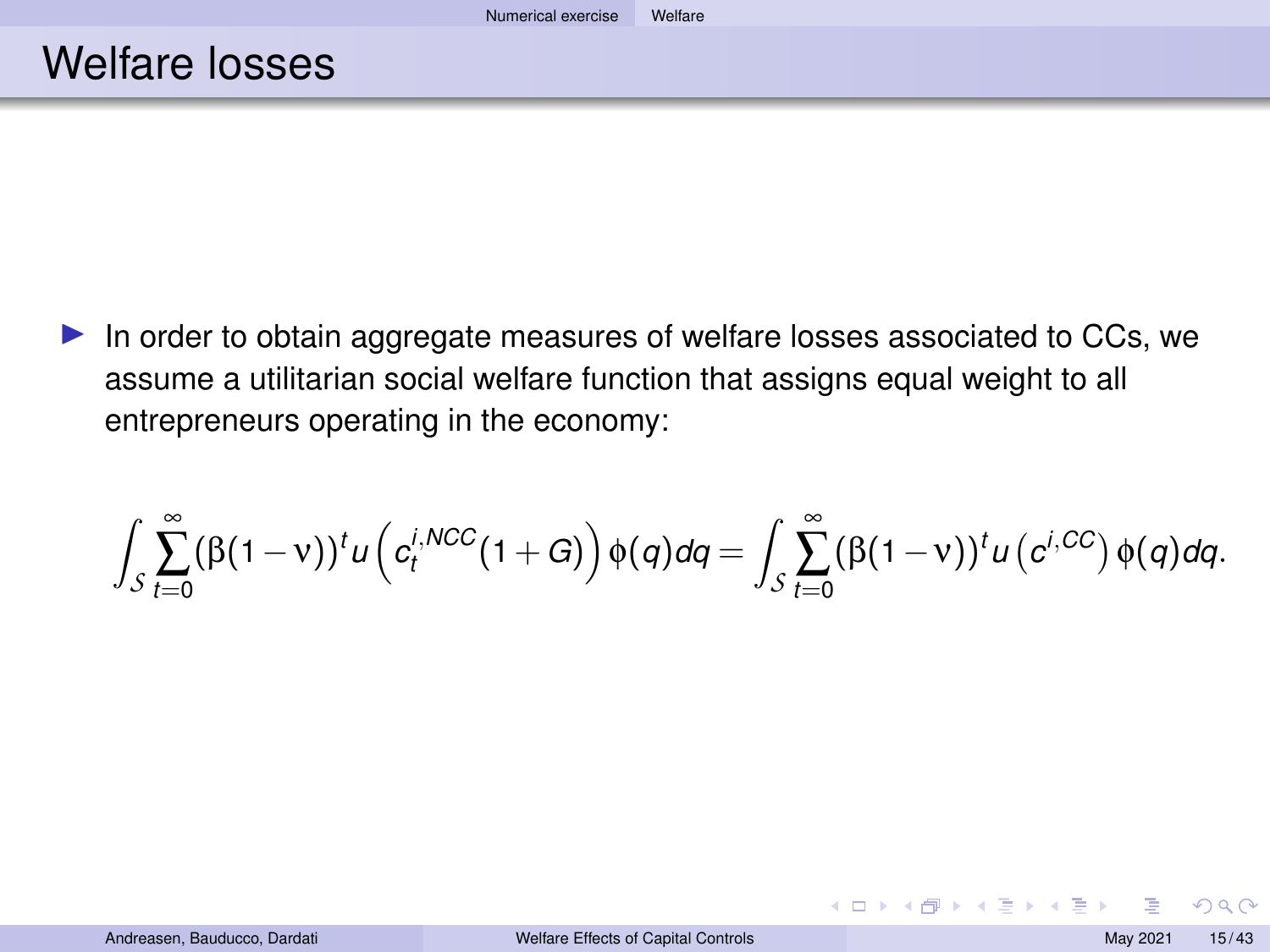#### Table: Dev MRPK from efficient level

<span id="page-16-1"></span><span id="page-16-0"></span>

|                  | $%$ change  | G(%)      |
|------------------|-------------|-----------|
| All firms        | $0.11\%$    | $-2.39%$  |
| Low $z$          | $-0.79%$    | $-1.65\%$ |
| High $z$         | 0.38%       | $-3.52%$  |
| <b>Exporters</b> | 5.34%       |           |
| Non-exporters    | $-1.53%$    |           |
| Young            | 0.04%       |           |
| Old              | $\simeq$ 0% |           |

E

 $299$ 

メロトメ 御 トメ 君 トメ 君 トー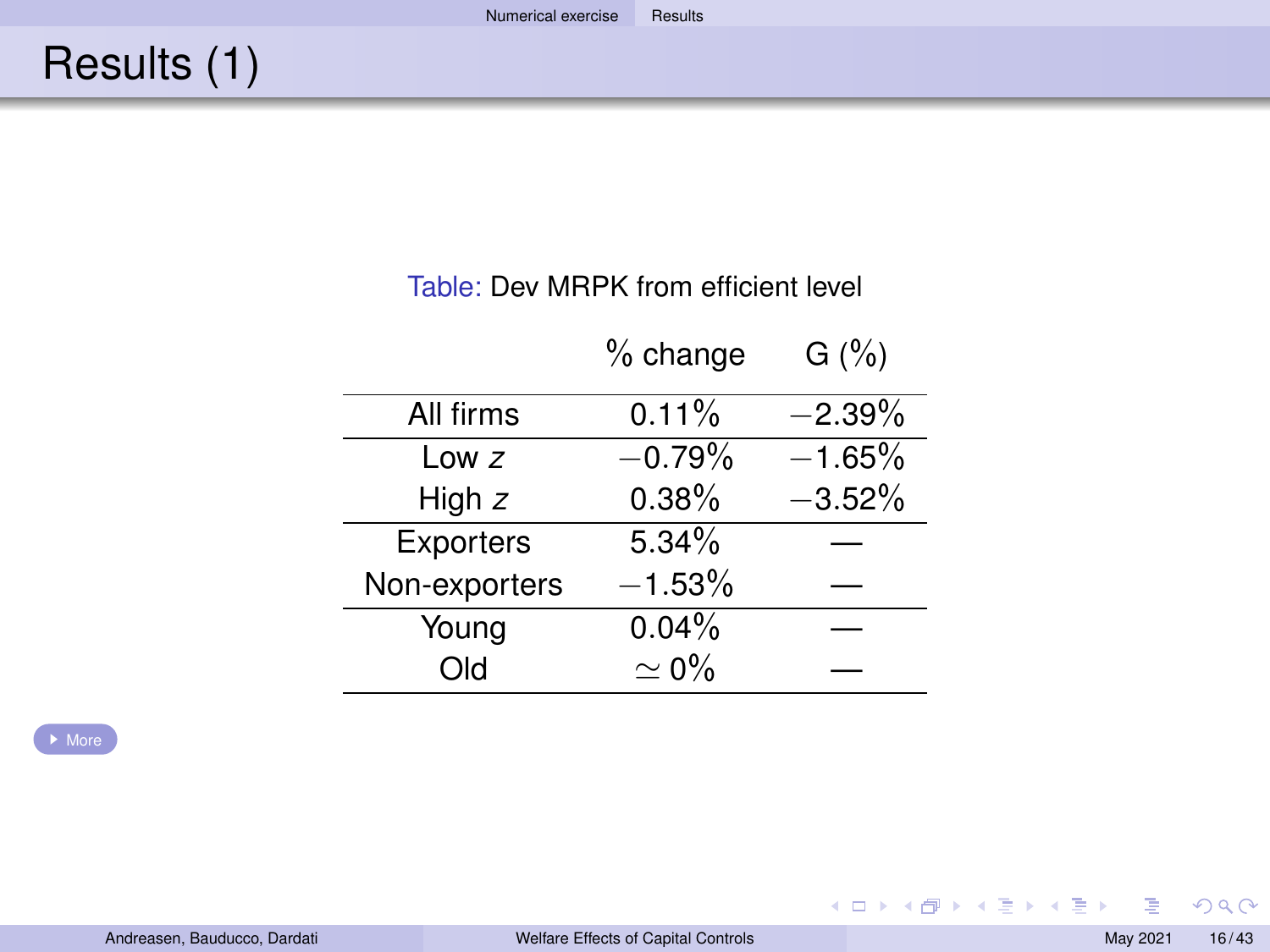#### Table: Dev MRPK from efficient level, by level of z

|                       | $%$ change  |
|-----------------------|-------------|
| Exporters, low z      |             |
| Exporters, high z     | $5.34\%$    |
| Non-exporters, low z  | $-0.79%$    |
| Non-exporters, high z | $-2.73%$    |
| Young, low z          | $-0.83%$    |
| Young, high z         | 0.38%       |
| Old, low z            | $\simeq$ 0% |
| Old, high z           | $\simeq$ 0% |

E

 $299$ 

イロトメ 倒 トメ 君 トメ 君 トー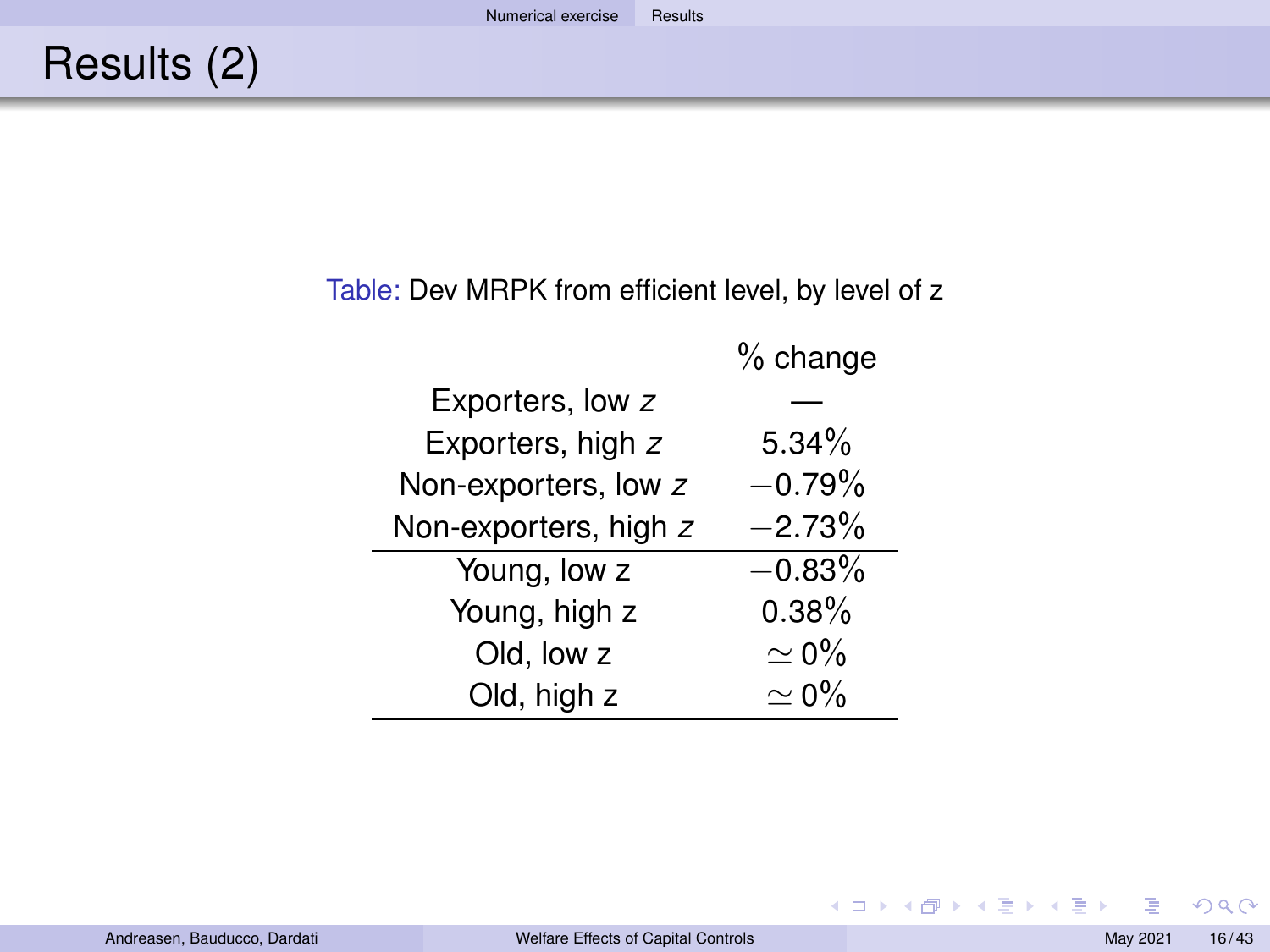#### Table: Welfare: Distributional Effects

|           | $G(\%)$   | $Ga(\%)$  | $G^d(\% )$ |
|-----------|-----------|-----------|------------|
| All firms | $-2.39\%$ | $-2.70%$  | $0.33\%$   |
| Low $z$   | $-1.65%$  | $-1.35%$  | $-0.30\%$  |
| High z    | $-3.52%$  | $-3.36\%$ | $-0.17%$   |

E

 $2990$ 

イロトメ 倒 トメ 君 トメ 君 トー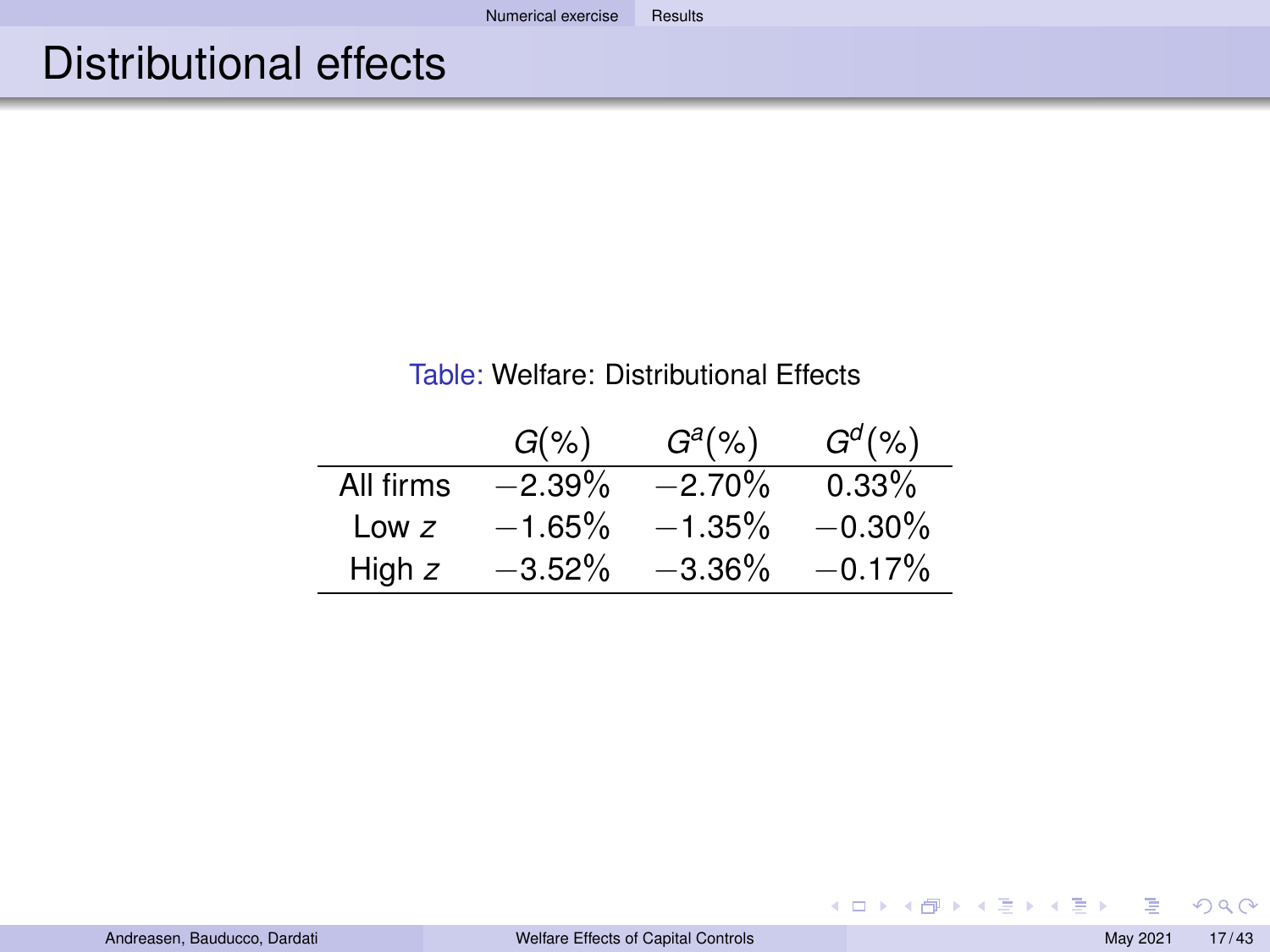#### Other results

- <span id="page-19-0"></span>**In Lump-sum transfers [More](#page-38-0)**
- $\triangleright$  Counterfactual: interest rate increase  $\triangleright$  [More](#page-39-0)
- $\triangleright$  Counterfactual: decrease in  $\theta$

 $2Q$ 

メロトメ 御 トメ 君 トメ 君 ト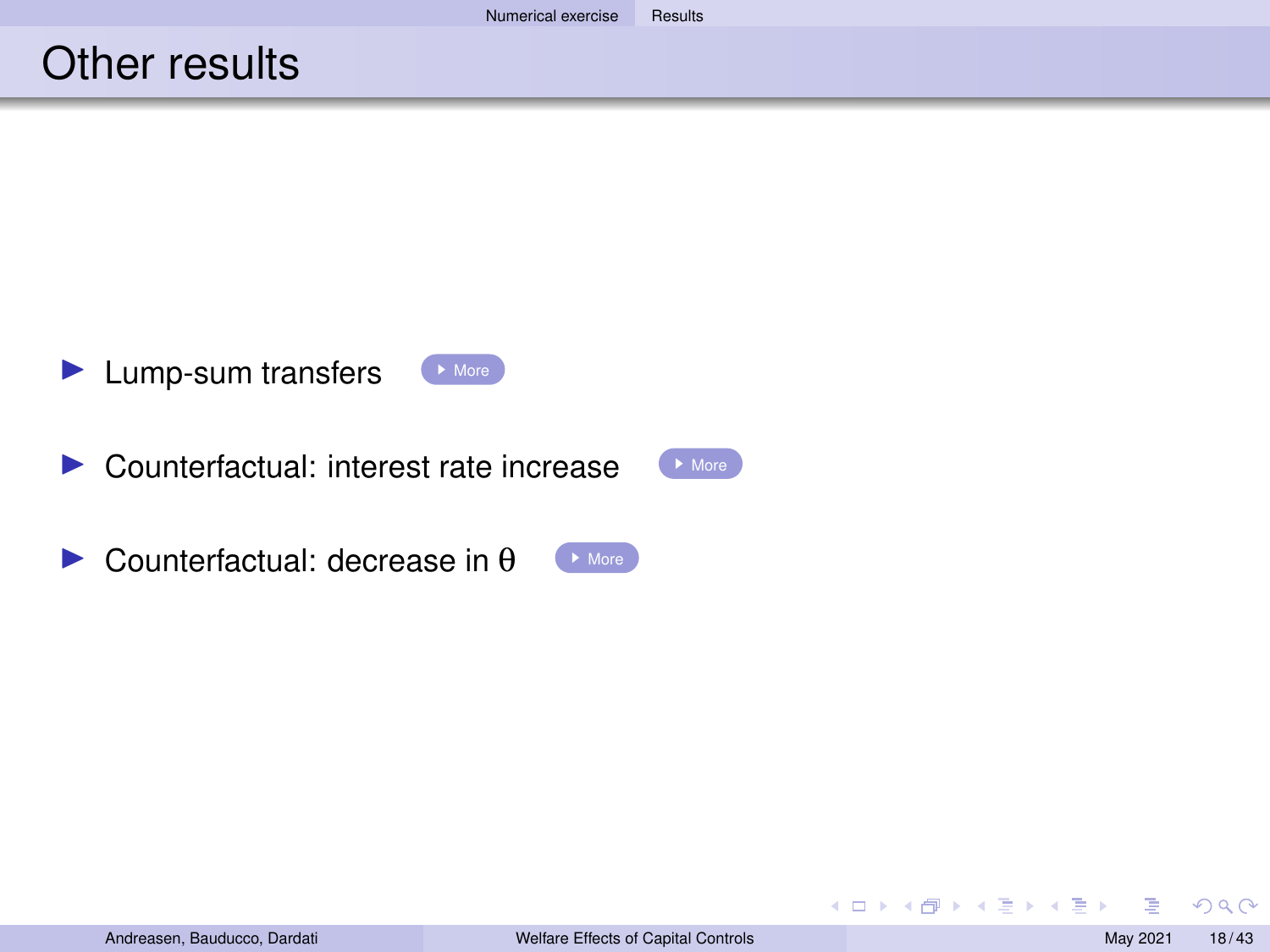# <span id="page-20-0"></span>EMPIRICAL ANALYSIS

 $2Q$ 

**K ロ ▶ K 御 ▶ K ヨ ▶ K ヨ ▶**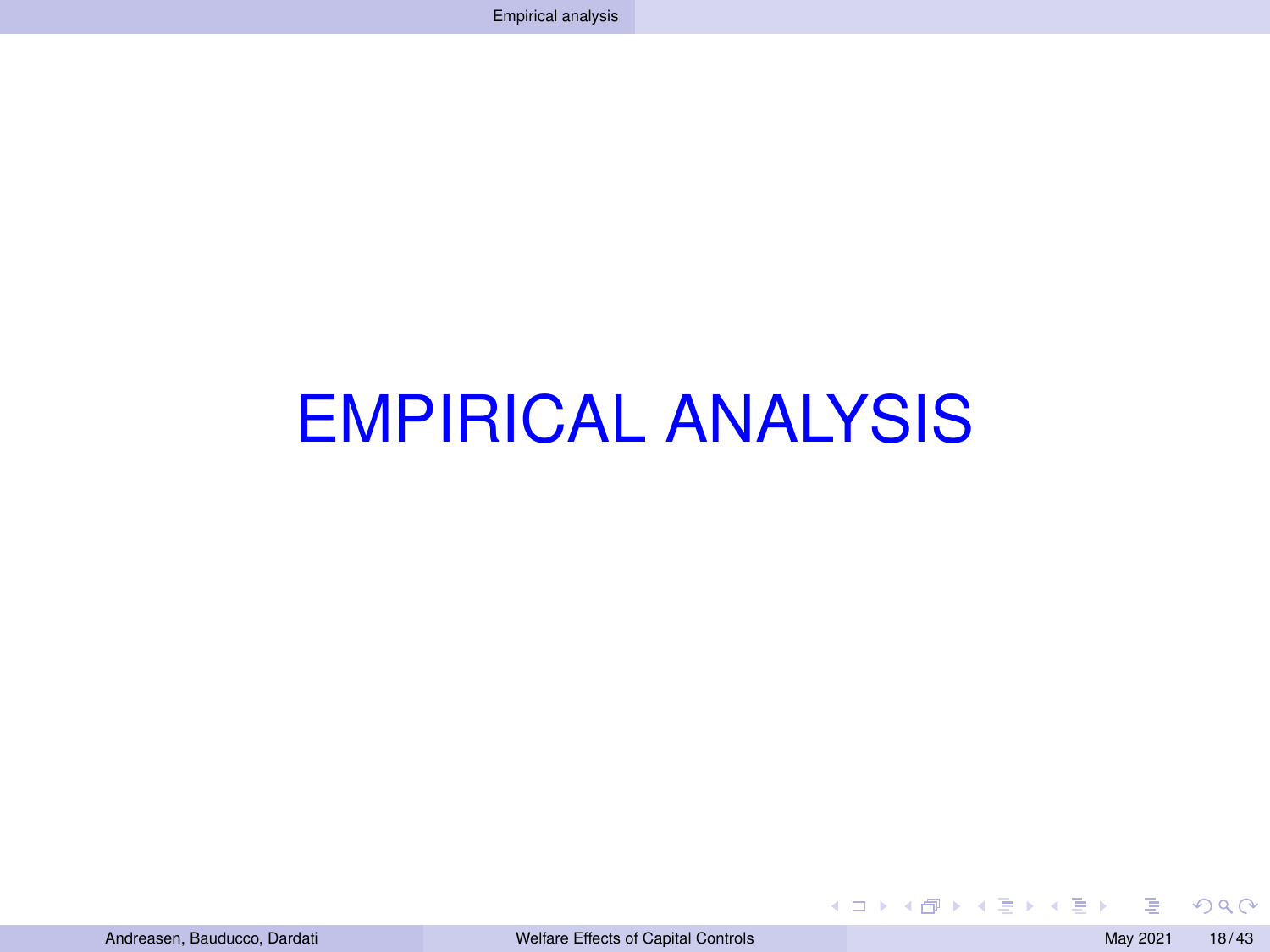<span id="page-21-0"></span>I Chilean manufacturing establishments data (ENIA), 1990-2007.

- $\blacktriangleright$  All manufacturing firms with more than 10 workers (around 5,000 firms per year, 90,000 observations aprox.).
- $\blacktriangleright$  Data on capital stock, investment, workers, sales, exports.
- $\blacktriangleright$  Standard macroeconomic controls.
- $\blacktriangleright$  Tax-equivalent of the CC by year (De Gregorio et al, 2000.).  $\blacktriangleright$  [more](#page-31-0)

**[Summary Statistics](#page-29-0)** 

 $\Omega$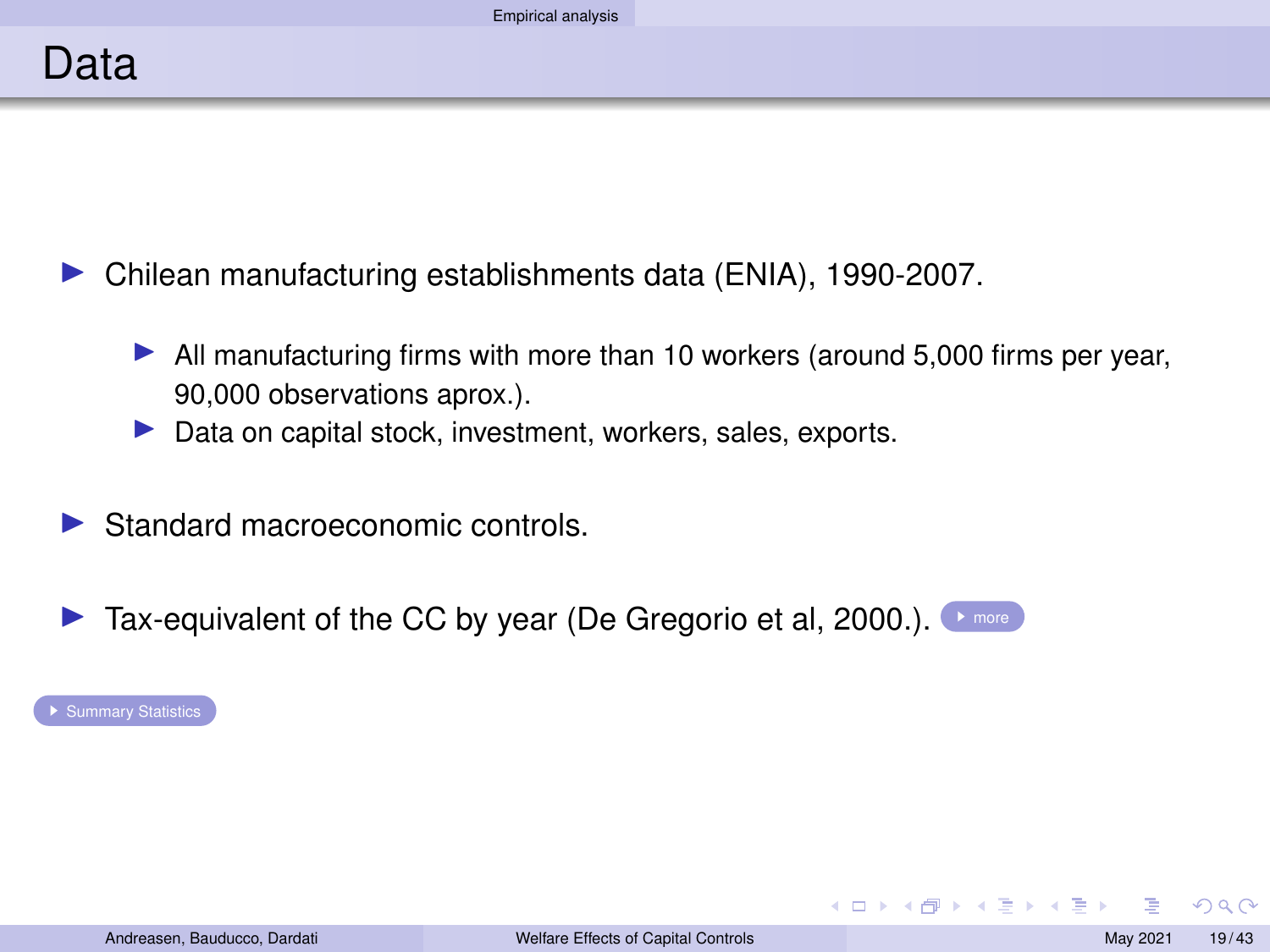### Measure of Misallocation

Follow Bai et al. (2019) and define misallocation as:

$$
MIS_{ijt} = | \; MRPK_{itj} - \overline{MRPK_{jt}} \; |
$$

where:

 $\overline{MRPK_{it}}$ : yearly industry mean of the MRPK.

 $2Q$ 

メロトメ 御 トメ 君 トメ 君 トッ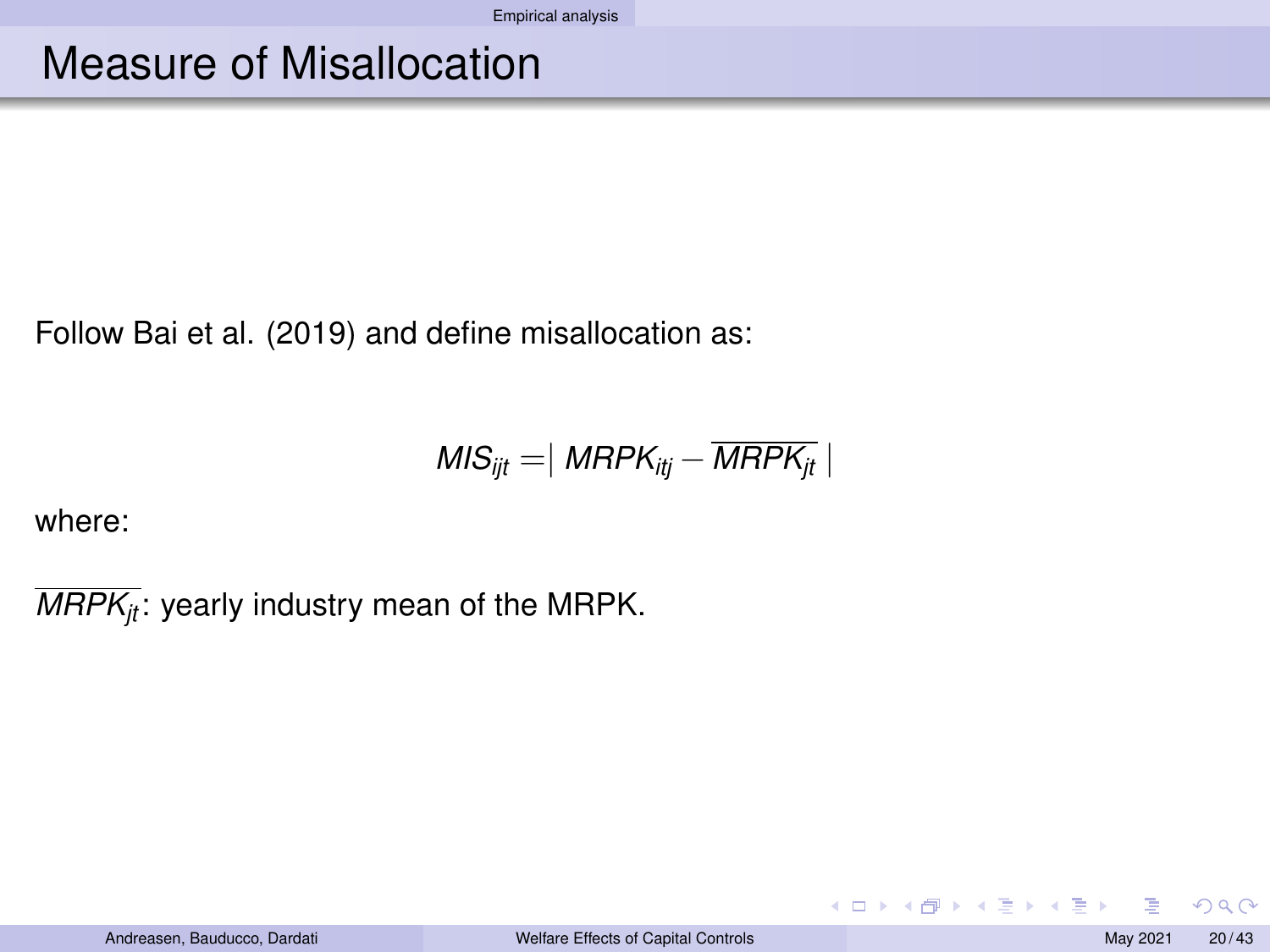#### [Empirical analysis](#page-20-0)

#### Econometric model

$$
MIS_{ijt} = \omega_0 + \omega_1 CC_{t-1} * RankTFP_{ijt} + \omega_2 CC_{t-1} * Young_{ijt} + \omega_3 CC_{t-1} * Exp_{ijt}
$$
  
+ 
$$
\omega_4 X_{ijt} + A_i + B_t + \varepsilon_{ijt}
$$

- *MIS<sub>iit</sub>*: misallocation measure.
- I *CCt*−1: capital controls lagged one period.
- *RankTFP<sub>ijt</sub>*: relative ranking of firm's *TFP<sub>i</sub>* at each period t, where industry is defined at the two-digit level.
- $\triangleright$  *Young<sub>it</sub>*: dummy variable that takes the value of 1 when firms have ten or less years of existence.
- $\blacktriangleright$  *Exp<sub>iit</sub>*: export status
- $X_{\text{int}}$ : time varying firm characteristics.
- $\blacktriangleright$  *A<sub>i</sub>*: firm fixed effects.
- $\blacktriangleright$  *B*<sub>t</sub>: time dummy variables

つひひ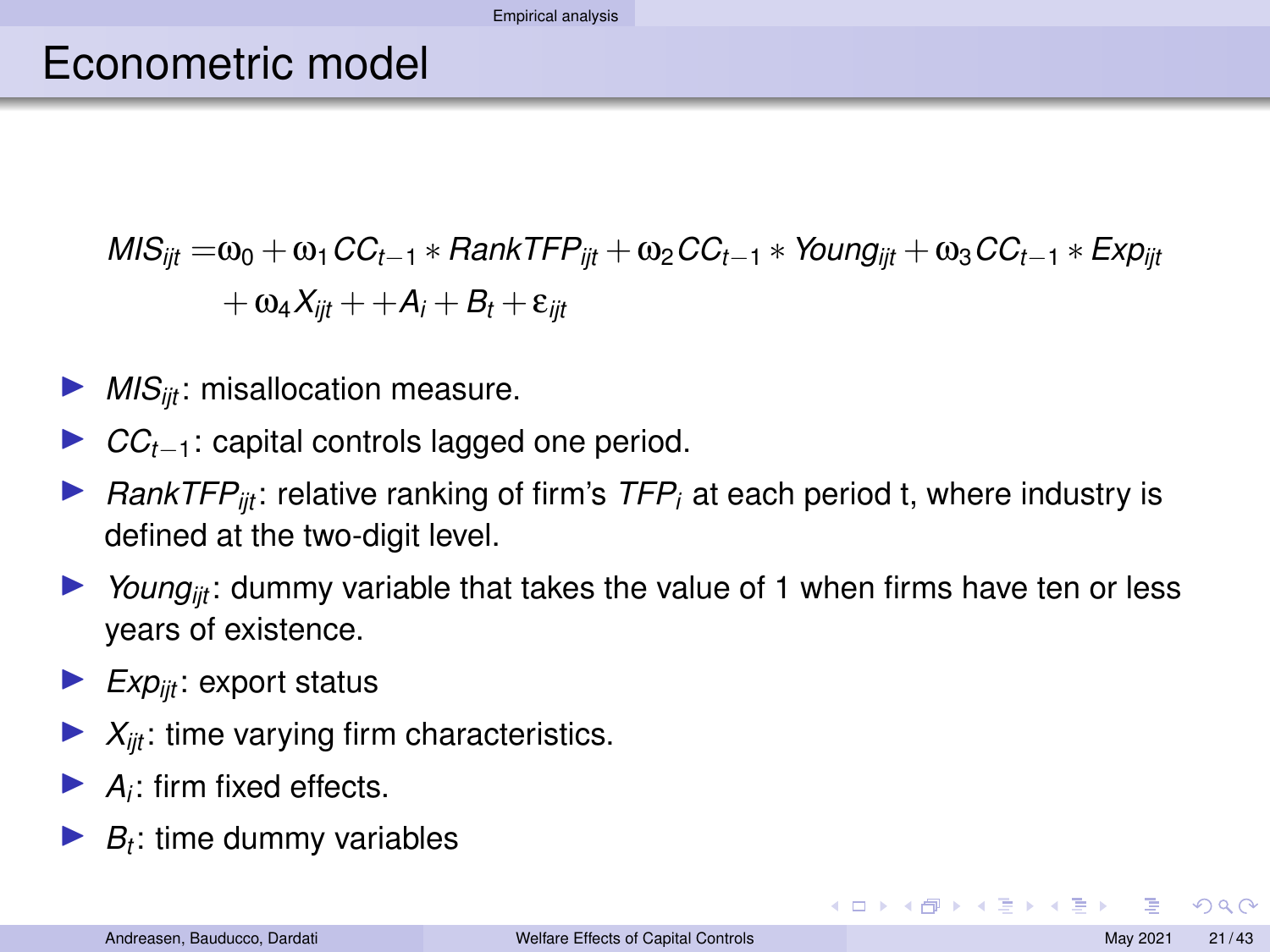### <span id="page-24-0"></span>**Results**

Table: Heterogeneous effects of CC on Misallocation: TFP, Age and Export status

|              | (1)         | (2)         | (3)           | (4)           |
|--------------|-------------|-------------|---------------|---------------|
| VARIABLES    | All Firms   | All Firms   | Firms in 1990 | Firms in 1990 |
|              |             |             |               |               |
| CC*Rank TFP  | $0.009***$  | $0.009***$  | $0.000***$    | $0.000***$    |
| CC*Young     | $0.080***$  | $0.094***$  | 0.017         | 0.042         |
| CC*L Exp     | $0.087***$  |             | $0.137***$    |               |
| CC*F Exp     |             | $0.078***$  |               | $0.060*$      |
| Rank TFP     | $-0.024***$ | $-0.024***$ | $-0.001***$   | $-0.001***$   |
| Young        | $-0.123**$  | $-0.134**$  | $-0.042$      | $-0.074$      |
| L Exp        | $-0.125***$ |             | $-0.289***$   |               |
| F Exp        |             | $-0.082$    |               | $-0.076$      |
| TFP          | $-4.521***$ | $-4.515***$ | $-5.108***$   | $-5.114***$   |
| Observations | 92,690      | 92,690      | 50,403        | 50,403        |
| R-squared    | 0.123       | 0.123       | 0.105         | 0.105         |
| Number of id | 12,155      | 12,155      | 4,521         | 4,521         |
| Firm FE      | YES         | YES         | <b>YES</b>    | YES           |
| Time FE      | YES         | YES         | YES           | YES           |

 $299$ 

イロトメ 倒 トメ 君 トメ 君 トー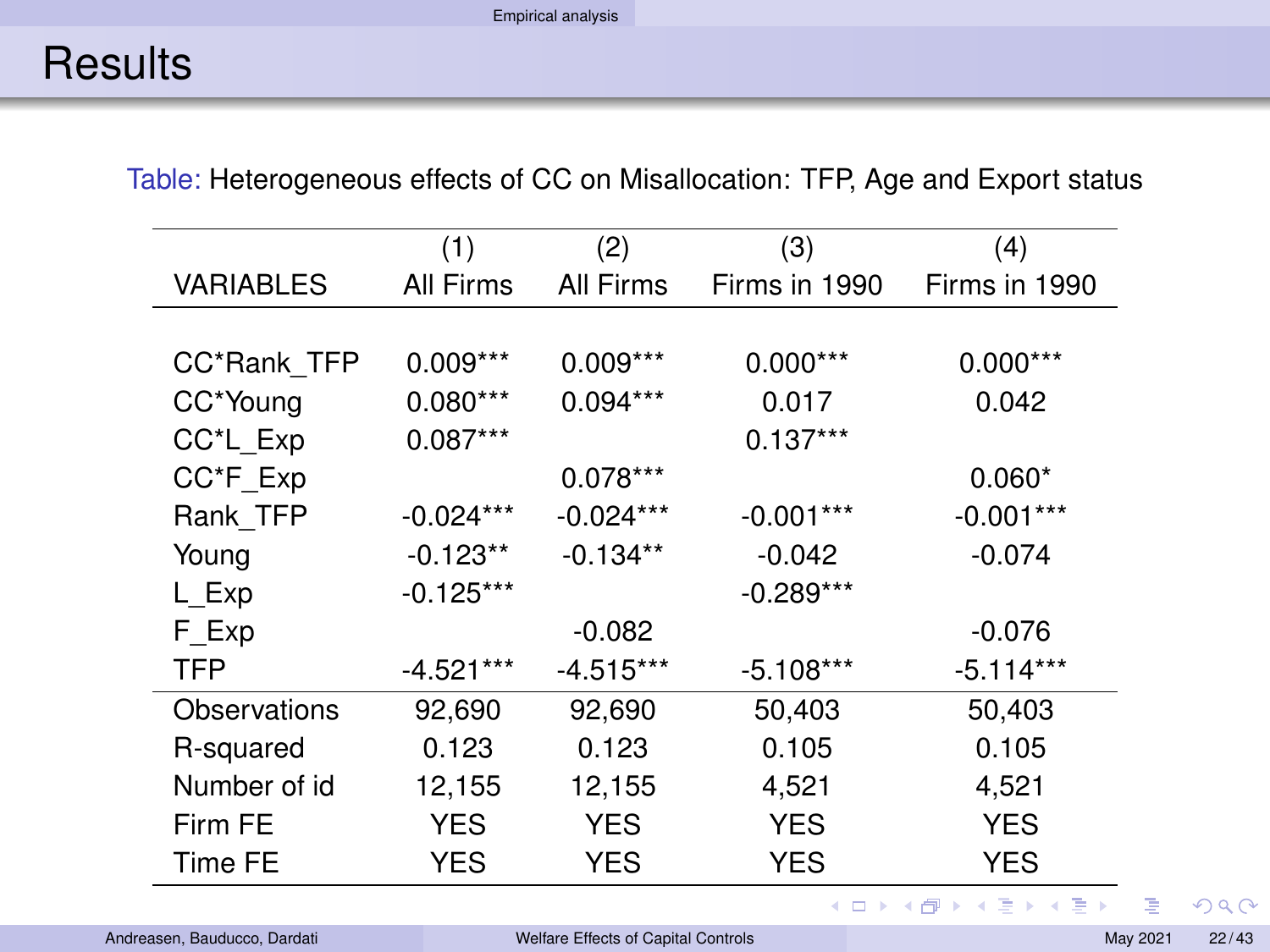Table: Heterogeneous effects of CC on Misallocation: Age and Export status by productivity.

|                  | (1)        | (2)        | (3)        | (4)        |
|------------------|------------|------------|------------|------------|
|                  | High prod. | Low prod.  | High prod. | Low prod.  |
| <b>VARIABLES</b> | Top 50%    | Bottom 50% | Top 50%    | Bottom 50% |
|                  |            |            |            |            |
| CC*Young         | $0.118***$ | $0.051**$  | $0.143***$ | $0.052**$  |
| CC*L Exp         | $0.166***$ | 0.032      |            |            |
| CC*F_Exp         |            |            | $0.140***$ | $-0.010$   |
| Observations     | 46.340     | 46,350     | 46,340     | 46,350     |
| R-squared        | 0.0843     | 0.160      | 0.0841     | 0.159      |
| Number of id     | 8.002      | 8,703      | 8,002      | 8,703      |
| Controls         | <b>YES</b> | <b>YES</b> | <b>YES</b> | <b>YES</b> |
| Firm FF          | <b>YES</b> | <b>YES</b> | <b>YES</b> | <b>YES</b> |
| Time FE          | YES        | <b>YES</b> | NΟ         | <b>YES</b> |

E

**K ロ ト K 個 ト K 君 ト K 君 ト** …

 $299$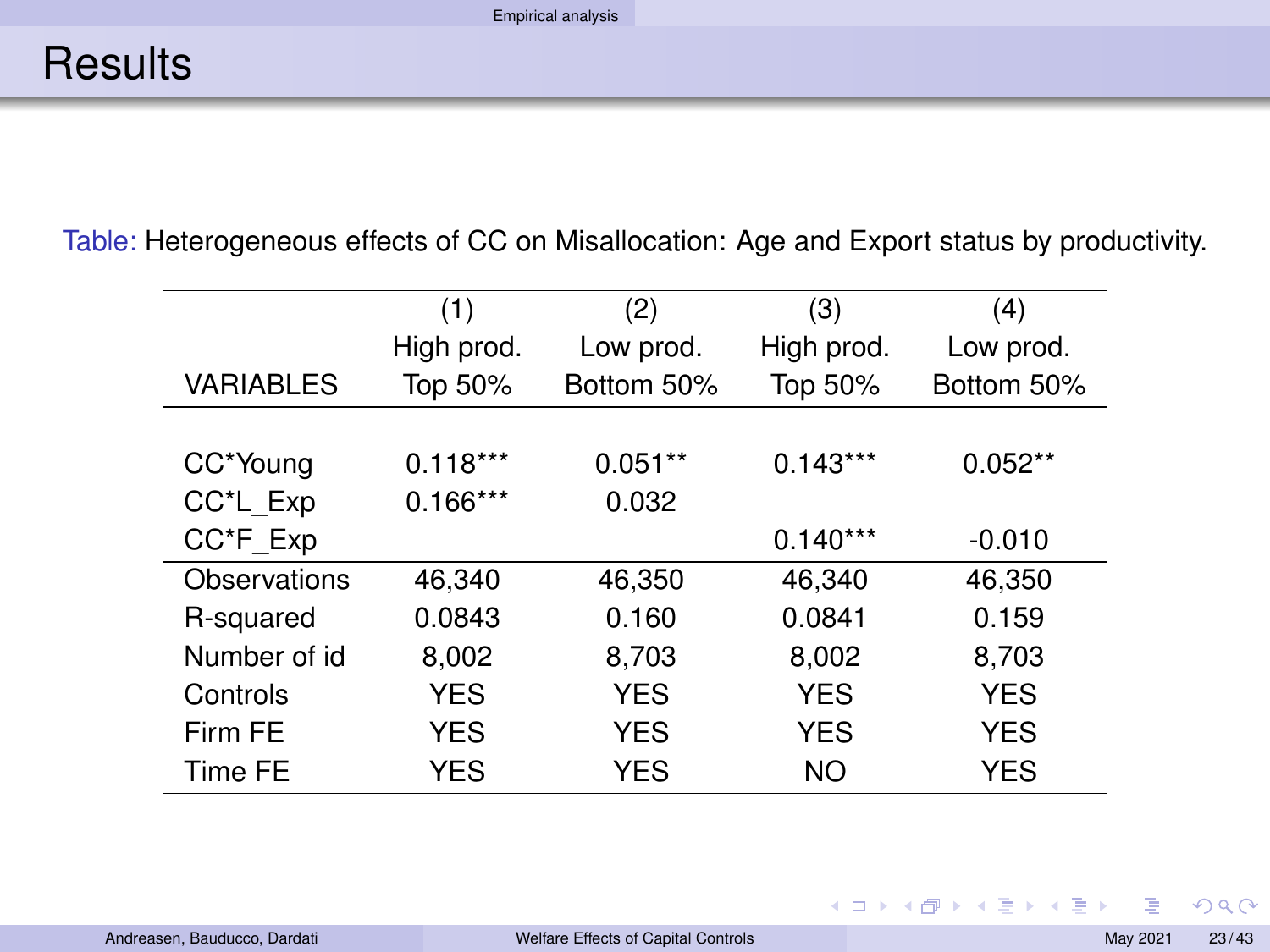#### Effects of CCs on misallocation are higher

- the higher the firm's relative productivity is,
- $\blacktriangleright$  when firms are young,
- $\blacktriangleright$  when firms decide to become exporters.

Misallocation increases relatively more for exporting-high-productivity firms, while it does not seem to have a significant effect on exporting-low productivity firms.

I When disaggregating by productivity, being young increases misallocation relatively more for high than for low-productivity firms.

つひひ

**≮ロト ⊀ 伊 ト ⊀ ヨ ト ⊀ ヨ ト**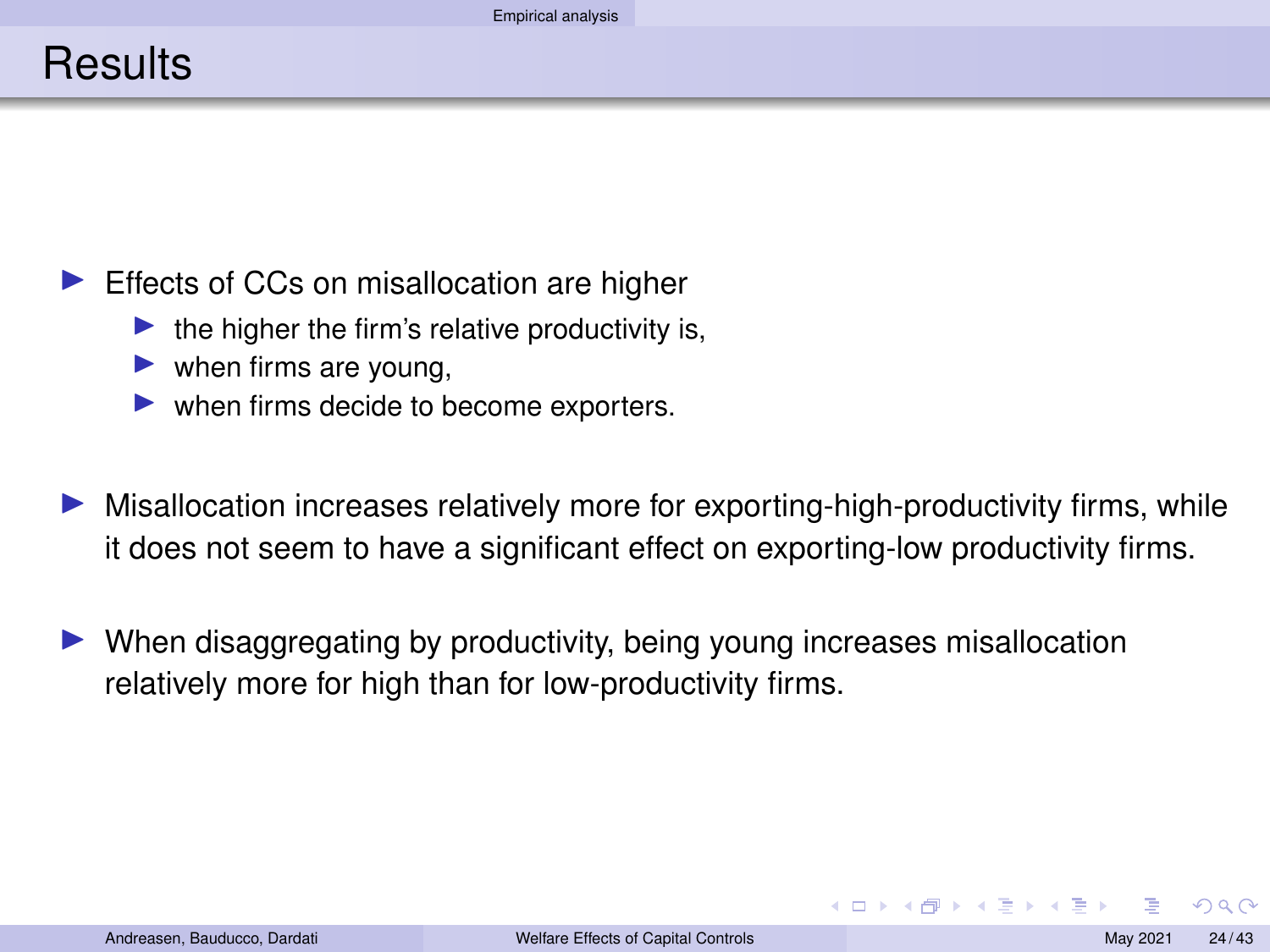#### Robustness checks

<span id="page-27-0"></span>Interaction of capital intensity with macroeconomic controls  $\Box$  [More](#page-41-0)



イロト イ団 トイモト イモト

- $\blacktriangleright$  P-hacking tests  $\blacktriangleright$  [More](#page-43-0)
- $\triangleright$  Additional robustness checks: windsorization of TFP and misallocation

 $2Q$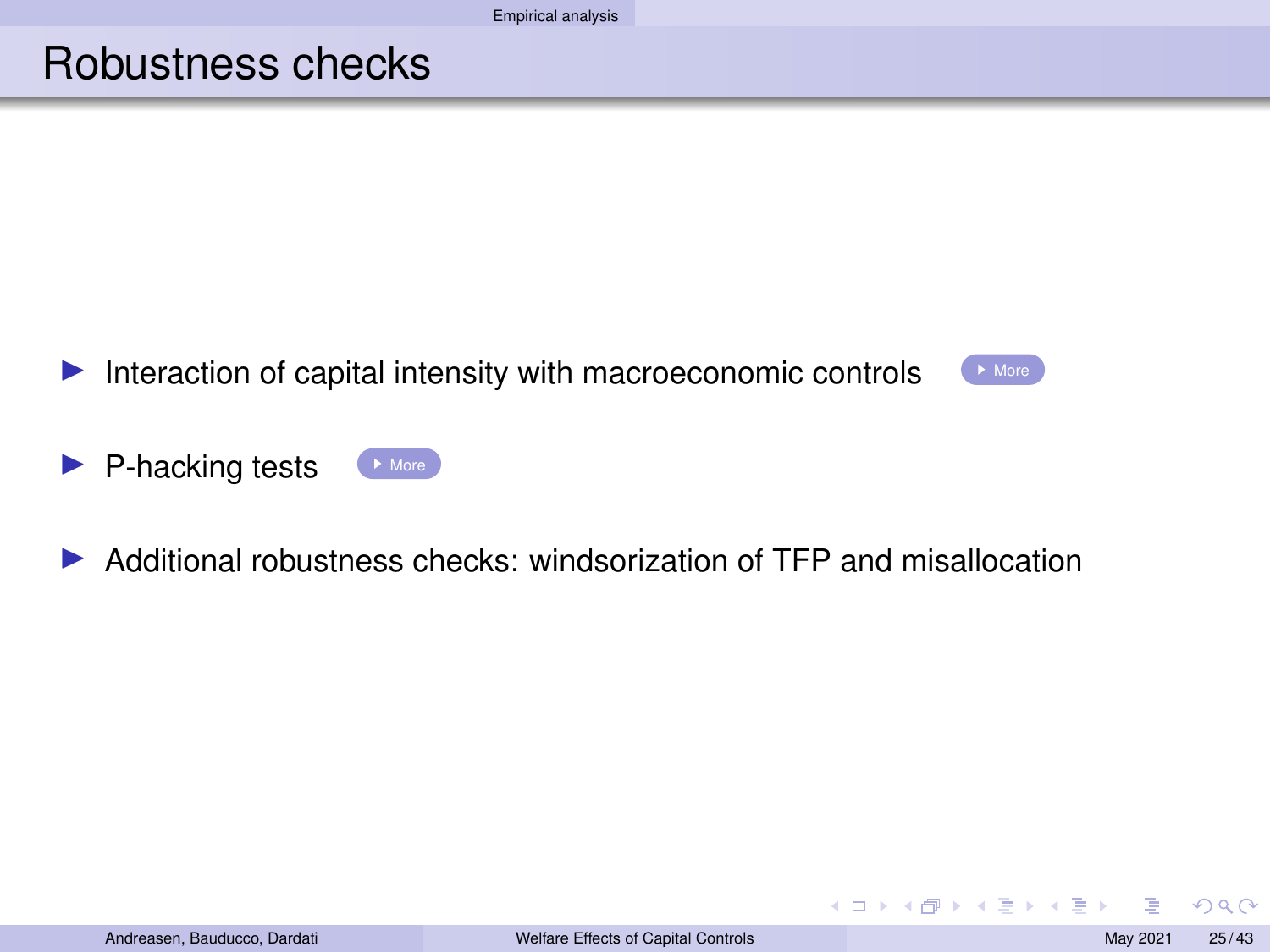- <span id="page-28-0"></span>**Financial frictions induce misallocation. Capital controls can overturn or** exacerbate aggregate misallocation.
- In Misallocation increases for firms that are more exposed to the capital control through external borrowing. These are high productivity firms and exporters.
- Misallocation decreases for low productivity firms.
- $\blacktriangleright$  Welfare losses are higher for high-productivity firms.
- Welfare losses are larger for firms operating in capital intensive sectors.

つひひ

**≮ロト ⊀ 伊 ト ⊀ ヨ ト ⊀ ヨ ト**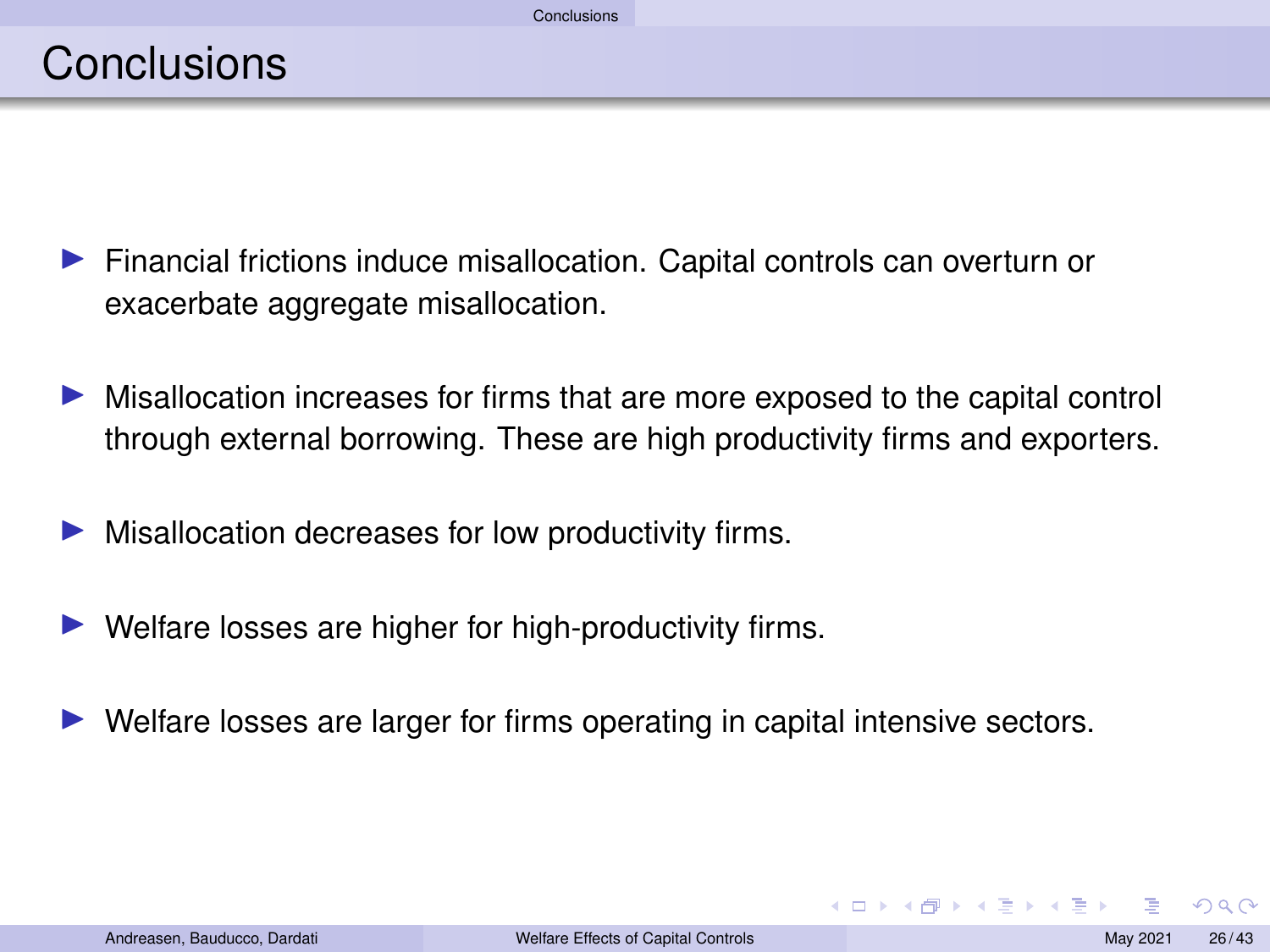<span id="page-29-1"></span><span id="page-29-0"></span>

|  |  | Table: Summary Statistics: Macroeconomic Indicators 1990-2007 |  |  |
|--|--|---------------------------------------------------------------|--|--|
|--|--|---------------------------------------------------------------|--|--|

|                    | (1) | (2)      | (3)   | (4)      | (5)   |
|--------------------|-----|----------|-------|----------|-------|
| VARIABLES          | N   | mean     | sd    | min      | max   |
|                    |     |          |       |          |       |
| CС                 | 18  | 0.881    | 1.109 | 0        | 2.649 |
| Inflation          | 18  | 0.017    | 0.536 | $-0.626$ | 1.887 |
| RER dev            | 18  | $-0.009$ | 0.055 | $-0.082$ | 0.113 |
| Growth             | 18  | 0.055    | 0.028 | $-0.021$ | 0.120 |
| World Growth       | 18  | 3.054    | 1.000 | 1.369    | 4.476 |
| Private Credit/GDP | 18  | 0.613    | 0.107 | 0.442    | 0.743 |
| Libor 12m          | 18  | 4.918    | 1.799 | 1.364    | 8.415 |

 $\rightarrow$  [back](#page-21-0)

 $QQ$ 

メロトメ団 トメミトメミト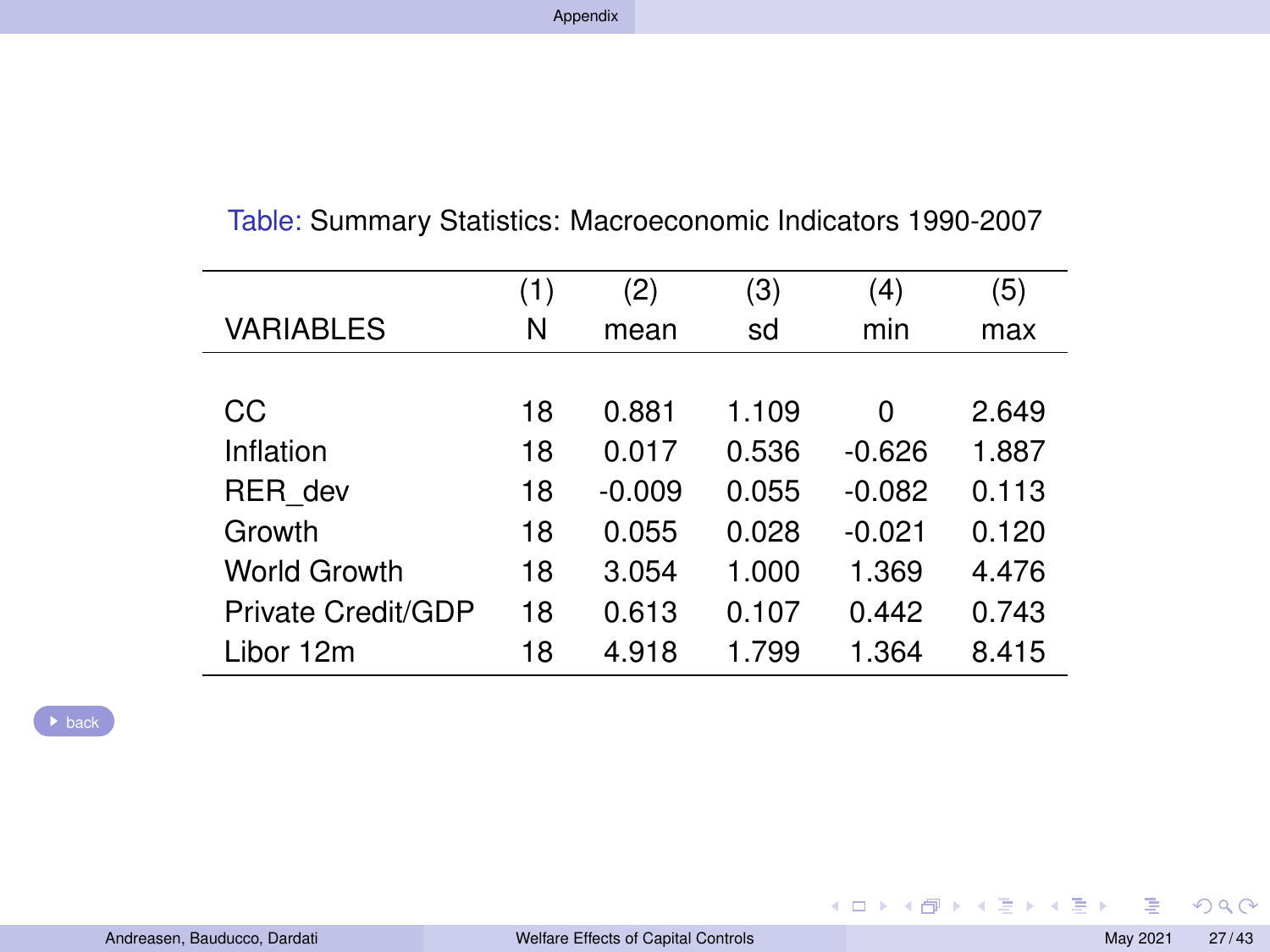|                  | (1)         | (2)        | (3)           |
|------------------|-------------|------------|---------------|
| <b>VARIABLES</b> | All Firms   | Exporters  | Non-Exporters |
|                  |             |            |               |
| CC*KI            | $-0.027***$ | $-0.041**$ | $-0.035***$   |
|                  | (0.010)     | (0.020)    | (0.013)       |
| CC*tfp 1990      | $0.744***$  | $0.495**$  | $0.719***$    |
|                  | (0.116)     | (0.242)    | (0.139)       |
| Observations     | 50,403      | 11,939     | 38,464        |
| R-squared        | 0.117       | 0.131      | 0.111         |
| Number of id     | 4,521       | 1,735      | 4,412         |
| Firm FF          | <b>YES</b>  | <b>YES</b> | <b>YES</b>    |
| Time FE          | YES         | <b>YES</b> | YES           |

Table: Effects of CC on Misallocation, Fixed Effects

E

 $299$ 

メロトメ 御 トメ 君 トメ 君 ト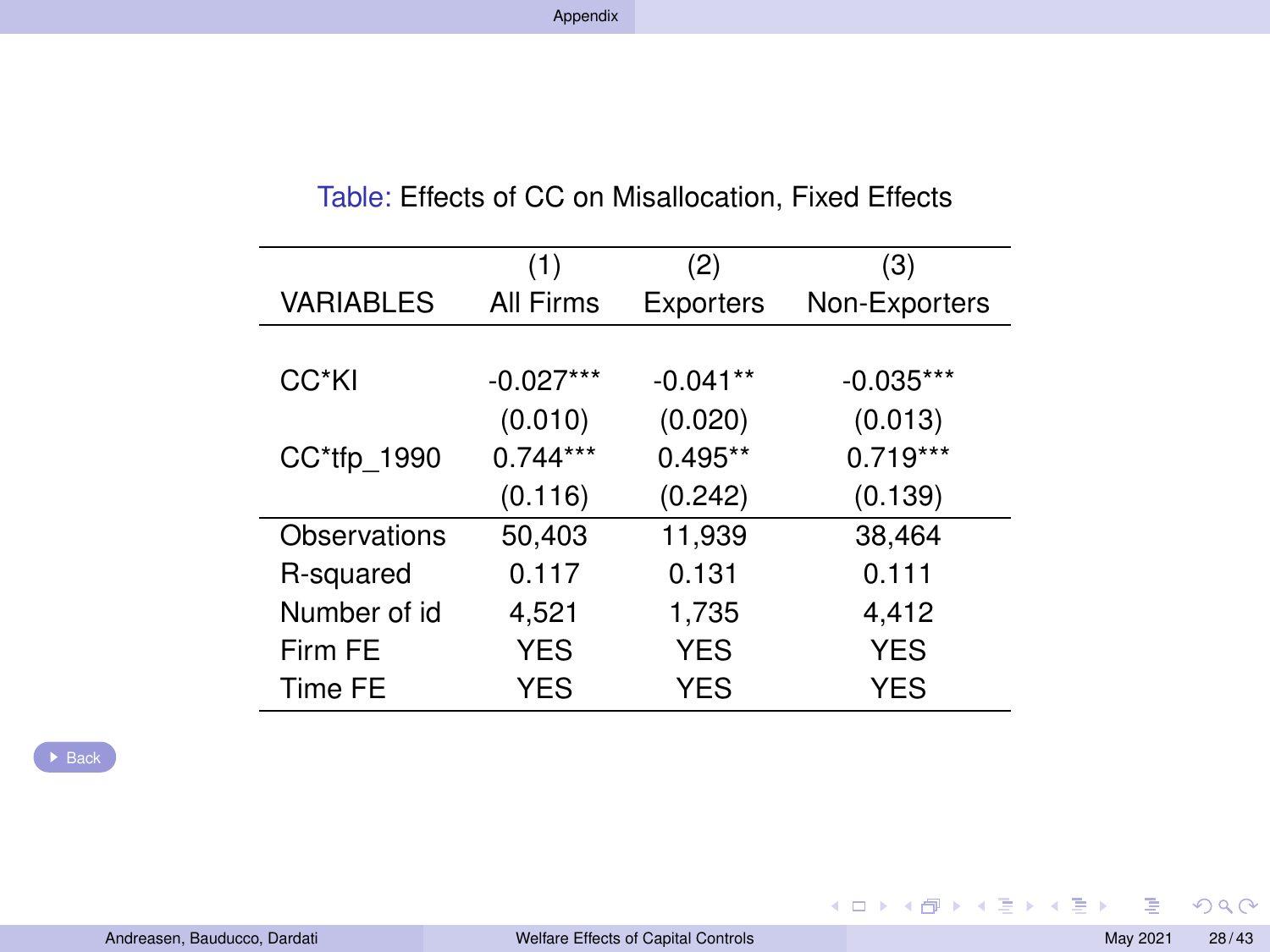<span id="page-31-0"></span> $\triangleright$  Policy: Unremunerated Reserve Requirement: 20% (to 30%) of capital inflows had to be deposited at the Central Bank at 0% interest rate for a fixed period of time (6 to 12 months).

 $\Rightarrow$  Analogous to a tax on the interest rate for borrowers (De Gregorio et al., 2000).

- Context: Surge of capital inflows, RER appreciation.
- Aggregate effects: Longer maturity of capital inflows, increased interest rate differential, small effect on RER, not so robust. (De Gregorio, Edwards and Valdes, 2000.; Edwards, 1999)

 $\overline{B}$  [Back](#page-21-0)

つひひ

**≮ロト ⊀ 伊 ト ⊀ ヨ ト ⊀ ヨ ト**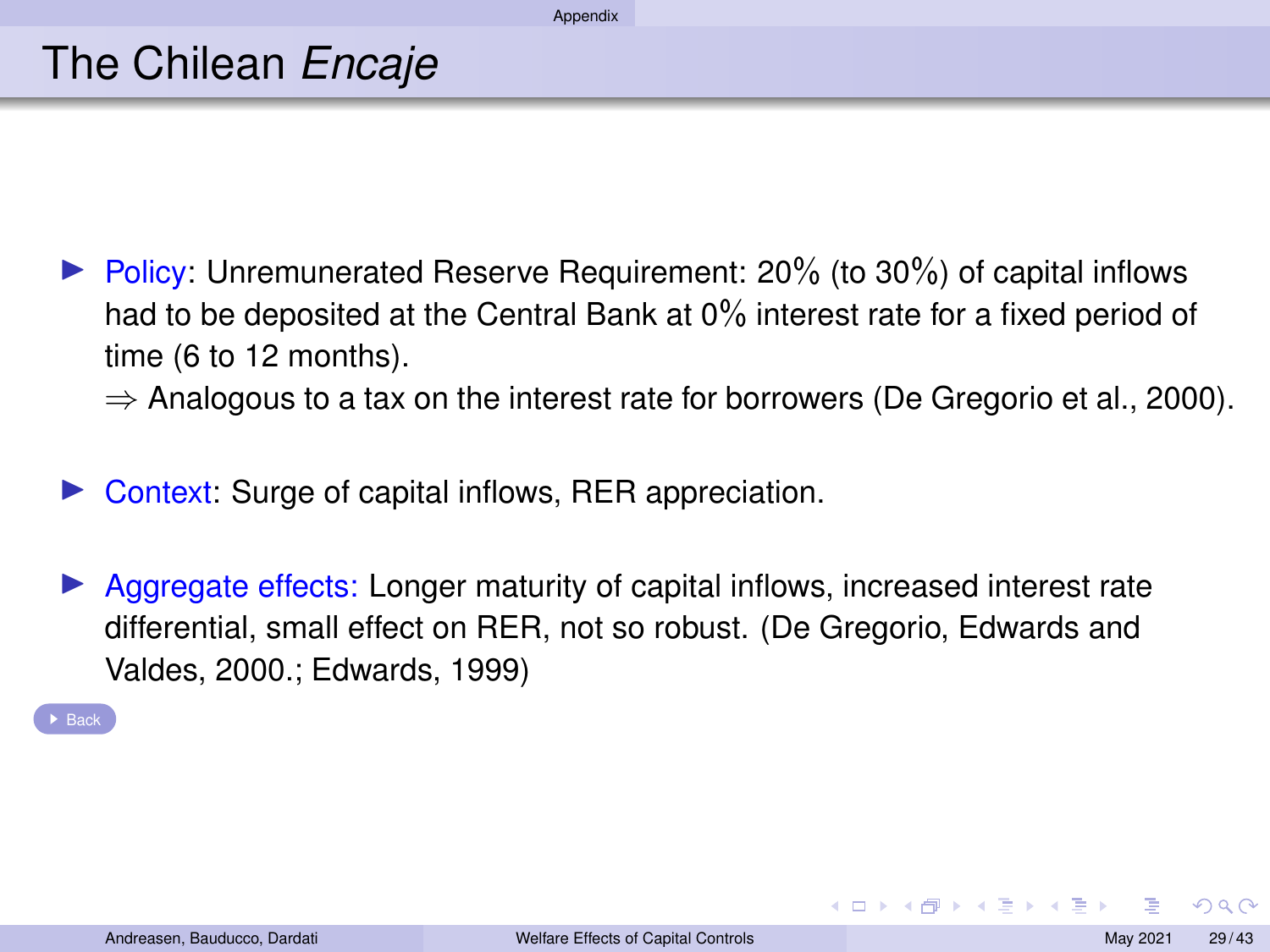[Appendix](#page-29-1)

## Main changes in the URR administration

|          | 20% URR introduced for all new credit                               |
|----------|---------------------------------------------------------------------|
|          | Holding period (months)=min(max(credit maturity, 3),12)             |
| Jun-1991 | Holding currency=same as creditor                                   |
|          | Investors can waive the URR by paying a fix fee                     |
|          | (Through a repo agreement at discount in favor of the central bank) |
|          | Repo discount= US\$ libor                                           |
| Jan-1992 | 20% URR extended to foreign currency deposits with proportional HP  |
|          | Holding period (months)=12                                          |
| May-1992 | URR increased to 30% for bank credit lines                          |
| Aug-1992 | URR increased to 30%                                                |
|          | Repo discount= US\$ libor +2.5                                      |
| Oct-1992 | Repo discount= US\$ libor +4.0                                      |
| Jan-1995 | Holding currency=US\$ only                                          |
| Sep-1995 | Period to liquidate US\$ from Secondary ADR tightened               |
| Dec-1995 | Foreign borrowing to be used externally is exempt of URR            |
| Oct-1996 | FDI committee considers for approval productive projects only       |
| Dec-1996 | Foreign borrowing < US\$ 200,000 (500,000 in a year) exempt of URR  |
| Mar-1997 | Foreign borrowing < US\$ 100,000 (100,000 in a year) exempt of URR  |
| Jun-1998 | URR set to 10%                                                      |
| Sep-1998 | URR set to zero                                                     |
|          |                                                                     |

Source: De Gregorio et al. (2000).

 $\overline{B}$  [Back](#page-21-0)

 $2Q$ 

イロンス 個 メスミンス ミン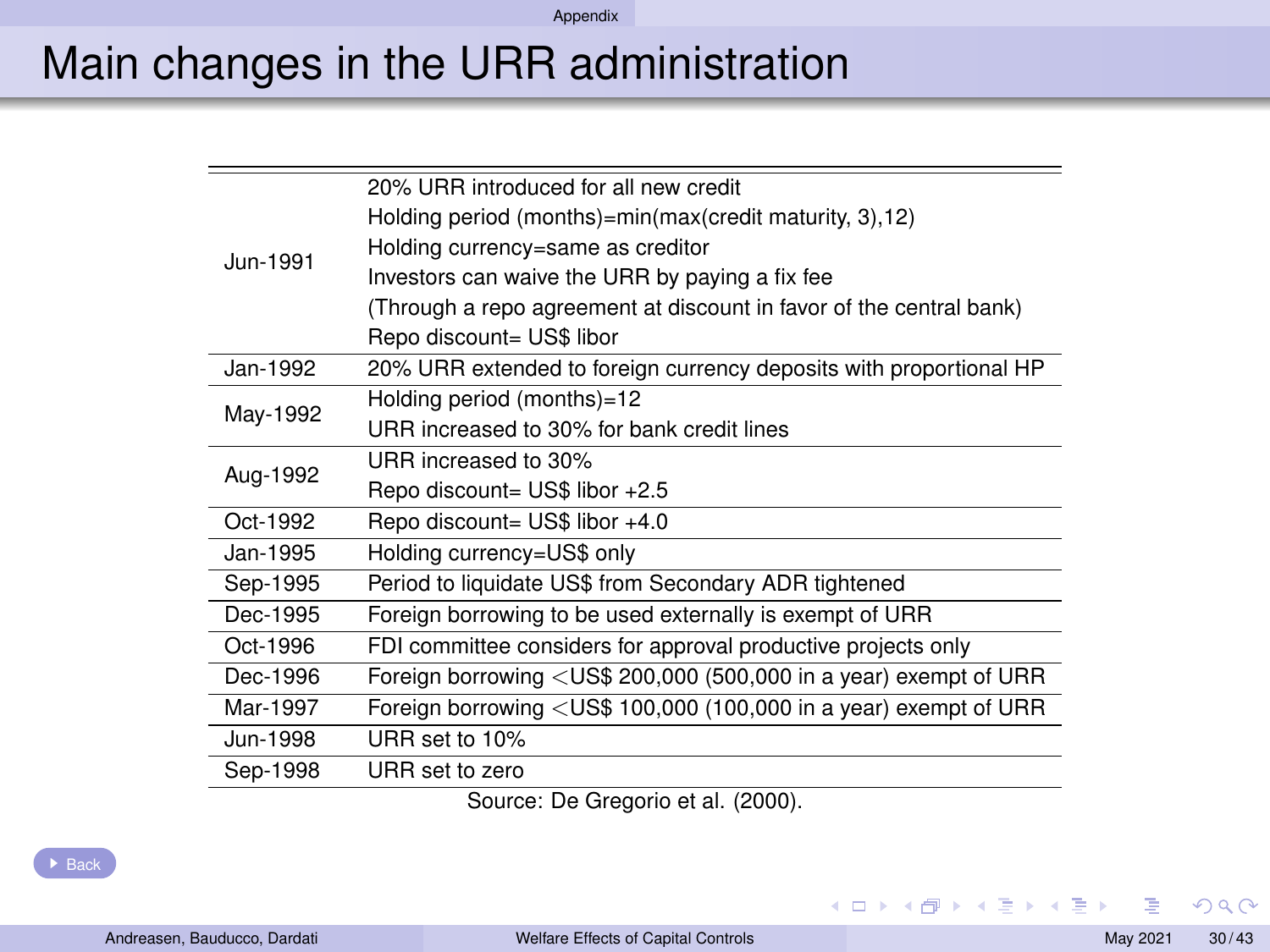#### [Appendix](#page-29-1)

## The evolution of the Chilean encaje



Figure: Tax equivalent

 $2Q$ 

イロト イ押ト イヨト イヨト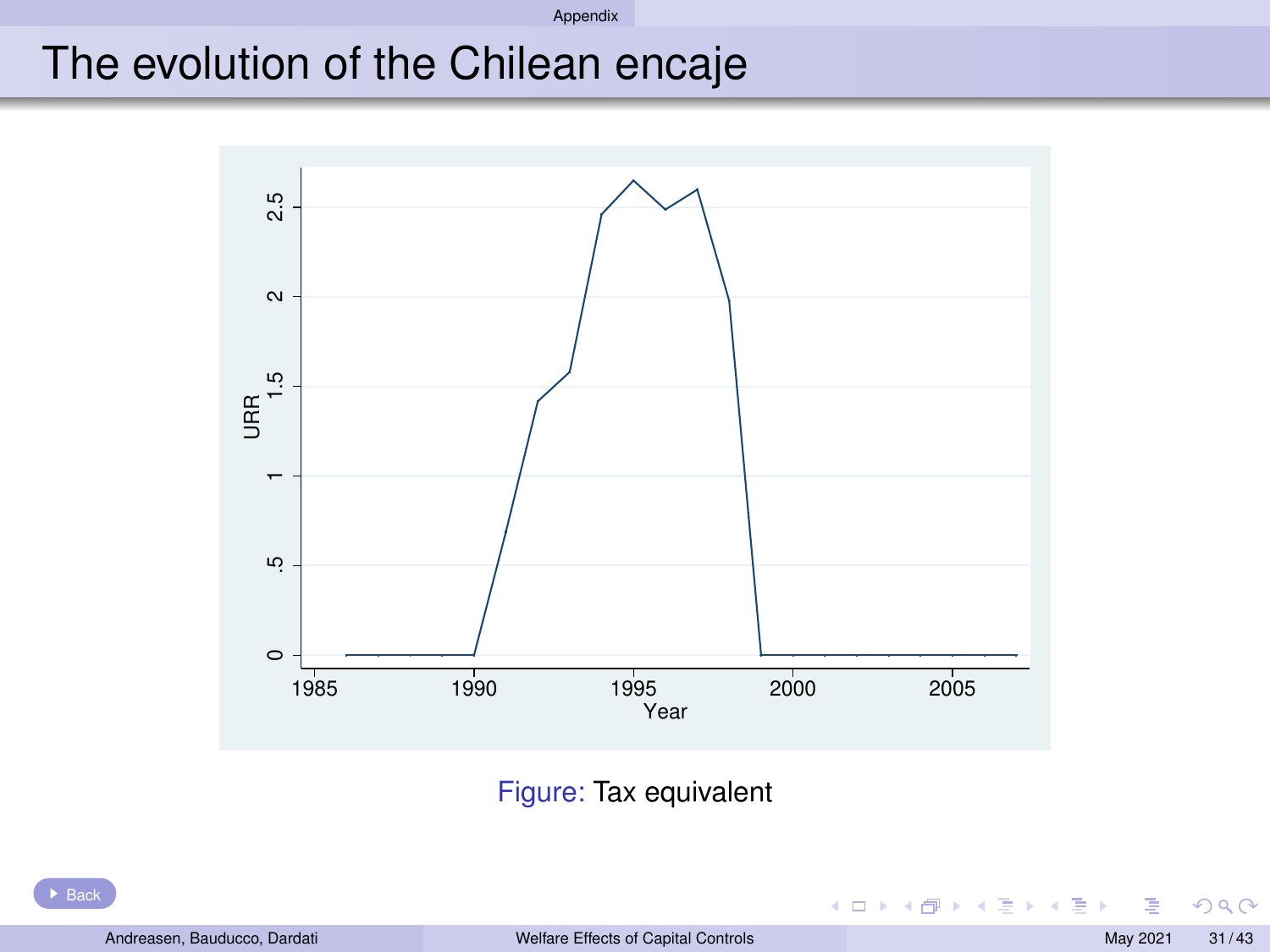- $\blacktriangleright$  Most well-known example of market-based control.
- ▶ Economic importance: 1.9% of GDP (Gallego, Hernandez and Schmidt-Hebbel, 2002).
- $\blacktriangleright$  Firm level data in period of analysis.
- In Time period large enough to do SS analysis and to have enough variation for the empirical analysis.

 $\rightarrow$  [Back](#page-21-0)

 $\Omega$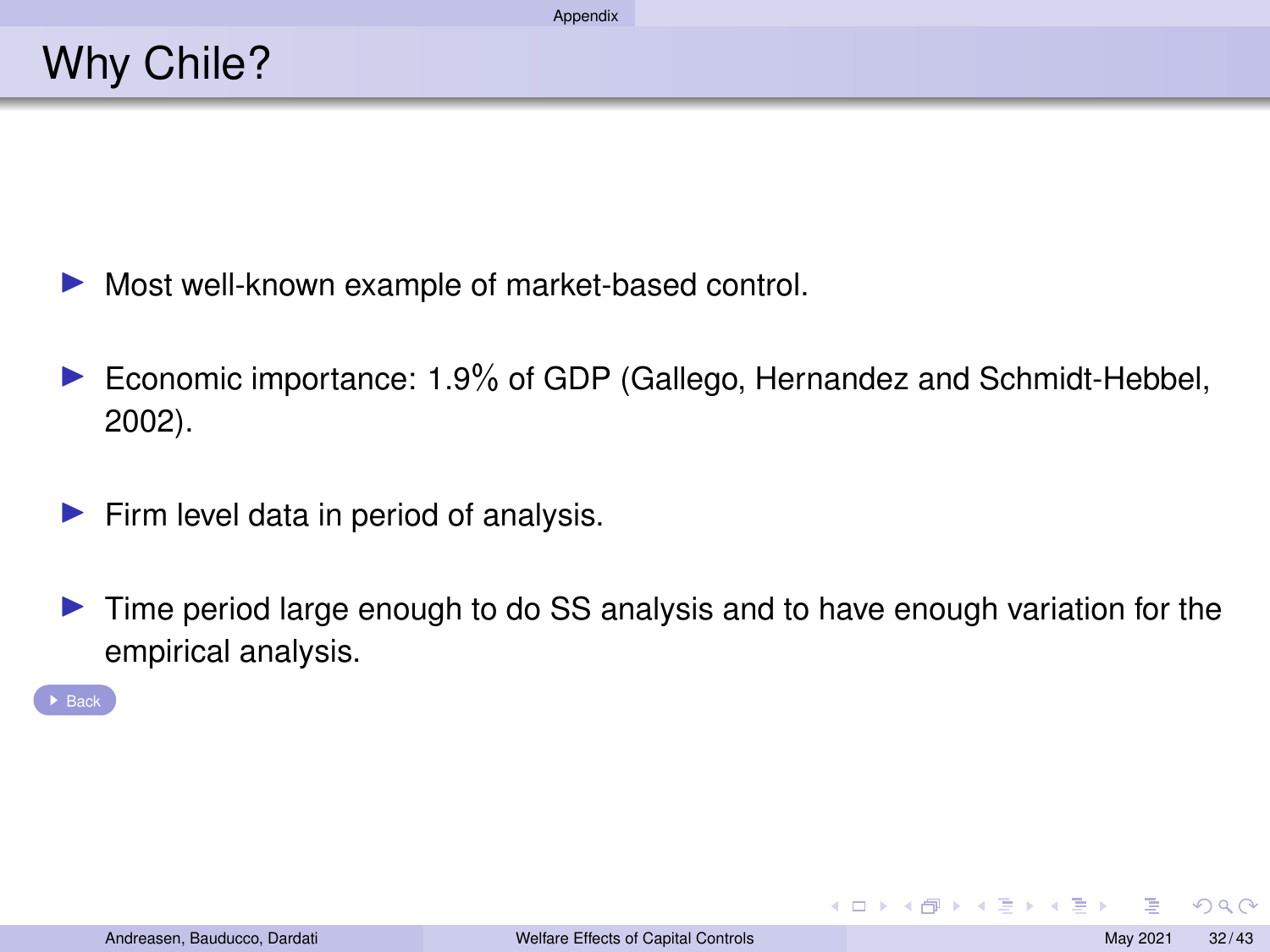### Recursive Equilibrium

<span id="page-35-0"></span>For a given value of the interest rate *r*, a recursive stationary competitive equilibrium of this economy consists of prices (*w*,*p*) policy functions and value functions *v* and *g* such that:

- 1. Policy and value functions solve the entrepreneurs' problem.
- 2. Policy functions solve the final good producers' problem.
- 3. Labor market clears.
- 4. The government's budget constraint is satisfied.
- 5. Markets for domestic varieties and final goods market clear.
- 6. The measure φ of entrepreneurs is stationary.

 $\Omega$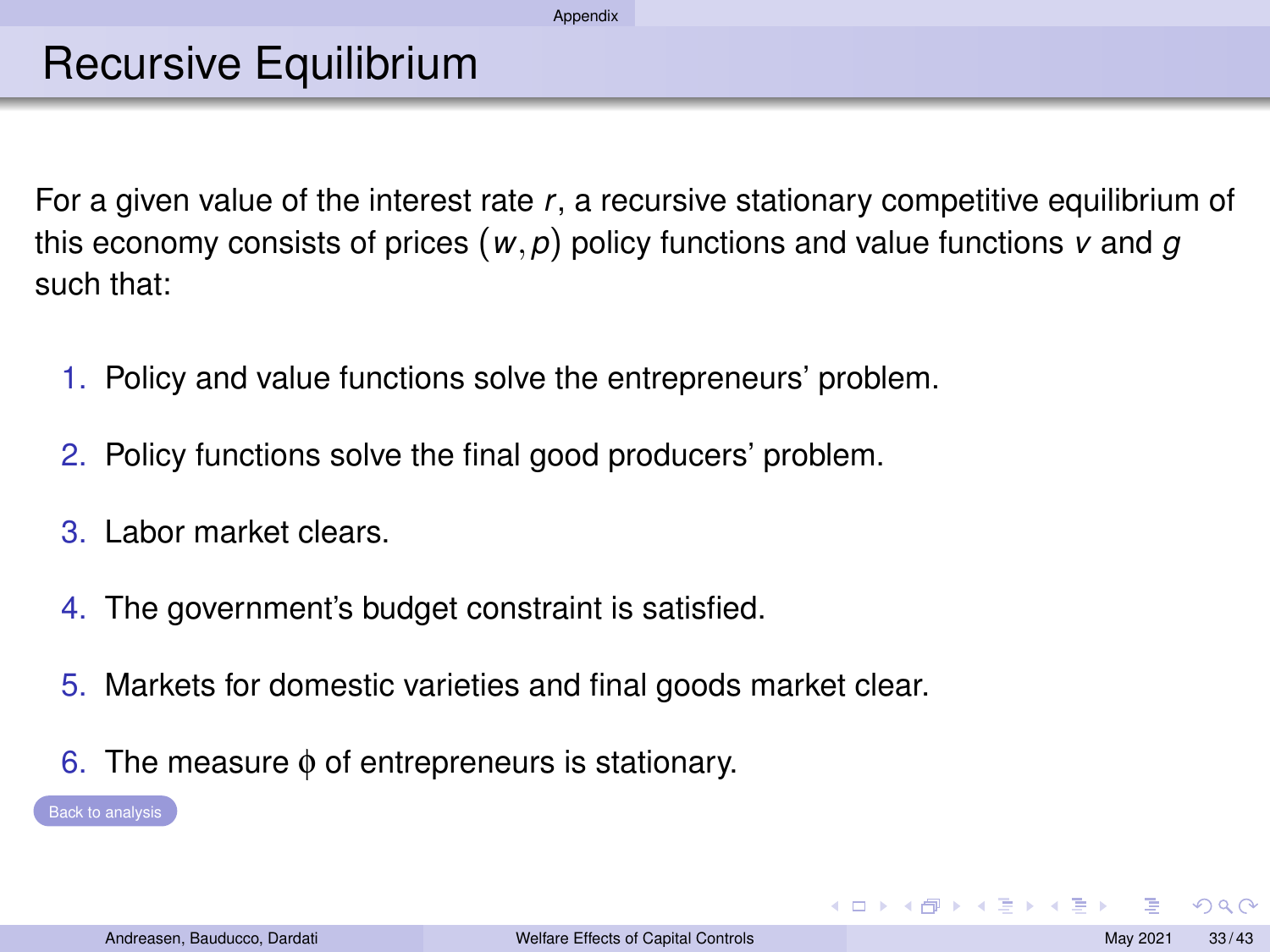### Entrepreneurs: Capital Controls

- <span id="page-36-0"></span>With no capital controls, entrepreneurs can save or borrow at the international interest rate *r*.
- $\triangleright$  When the restriction is in place, the new effective rate for borrowers is:

 $\hat{r} = r + \mu_j$ 

 $\blacktriangleright$  Tax equivalent of the URR (De Gregorio et al., 2000):

$$
\mu_j=r\frac{u}{1-u}\frac{h}{j},
$$

with:  $u =$  fraction of the credit that has to be deposited in a non-interest-bearing account at the Central Bank; *h* = holding period; and *j* = maturity of the credit.

 $\Omega$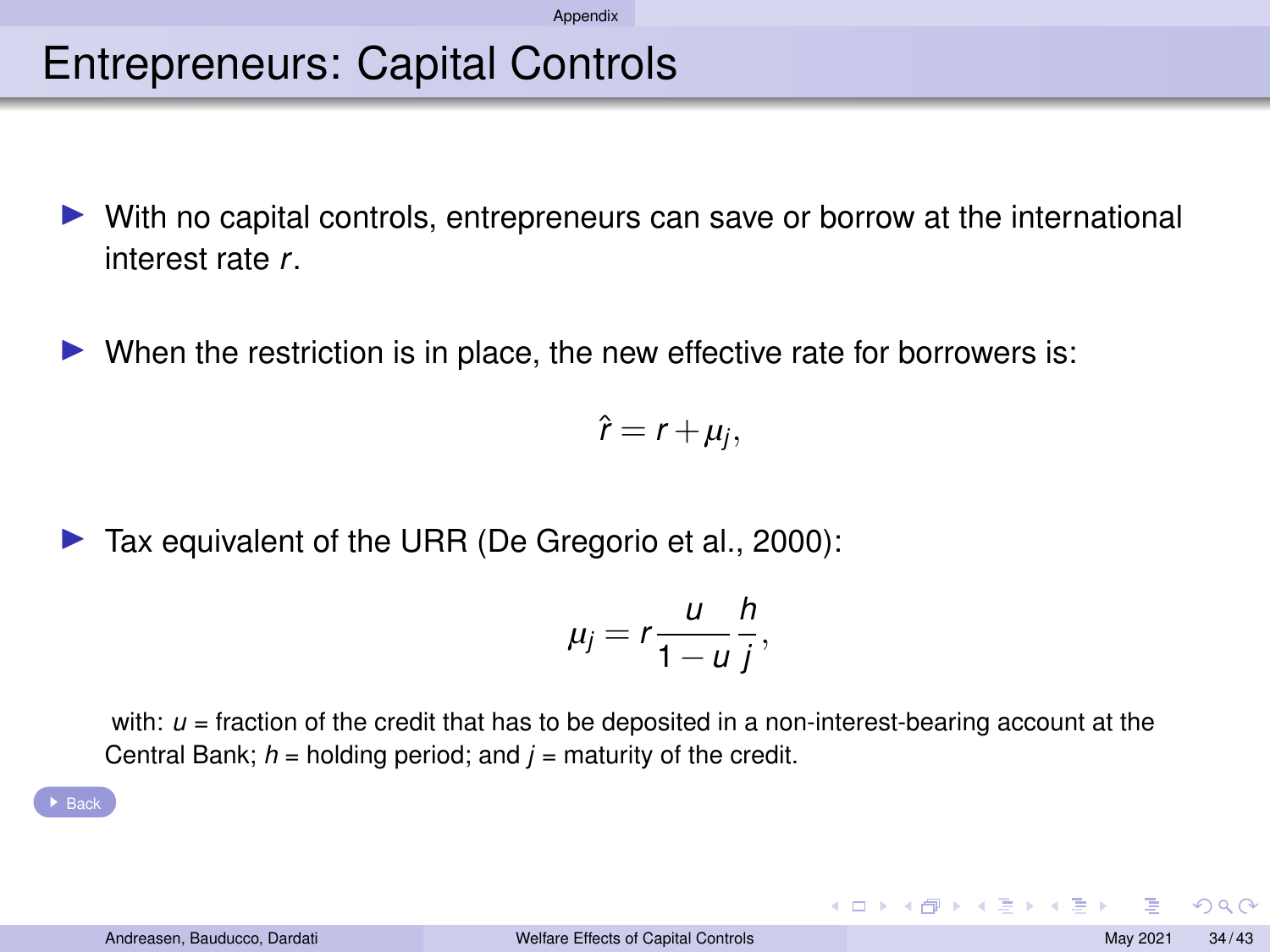**[Appendix](#page-29-1)** 

#### <span id="page-37-0"></span>Results: intuition

$$
MRPK_{cc} - MRPK_{ncc} = \underbrace{(p_{cc} - p_{ncc})(r+\delta)}_{U_{c,cc}} + \underbrace{\left(\frac{p_{cc} \eta_{cc}}{U_{c,cc}} - \frac{p_{nc} \eta_{ncc}}{U_{c,ncc}}\right)}_{\leq 0} (1 + r - \theta)
$$

- I Low *z* firms that start out far from their optimal scales  $\bar{k}_i$  and have low levels of consumption,  $\eta/U_c$  is large, third term dominates  $\rightarrow$  decrease in misallocation
- High *z* firms that start out far from their optimal scales  $\bar{k}_i$  and have high levels of consumption,  $\eta/U_c$  is small, second term dominates  $\rightarrow$  increase in misallocation

 $\rightarrow$  [Back](#page-16-1)

 $\Omega$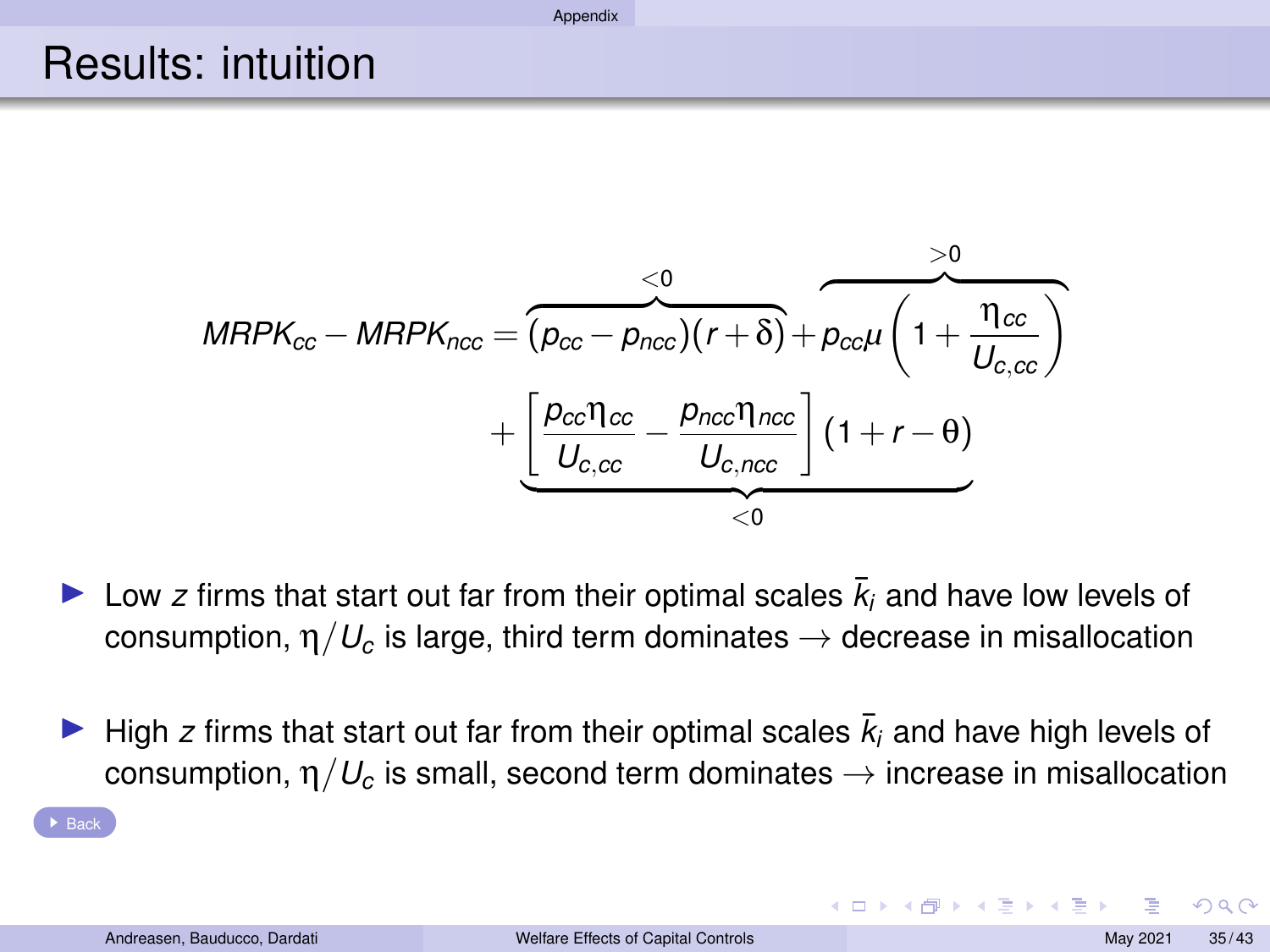## <span id="page-38-0"></span>Sensitivity analysis: lump-sum transfers

#### Table: Dev MRPK from efficient level, with lump sum transfers

|               | % change    | G(%)      |
|---------------|-------------|-----------|
| All firms     | 0.19%       | $-2.14%$  |
| Low $z$       | $-0.63%$    | $-1.51\%$ |
| High $z$      | 0.44%       | $-3.12%$  |
| Exporters     | 4.72%       |           |
| Non-exporters | $-1.25%$    |           |
| Young         | 0.13%       |           |
| Old           | $\simeq$ 0% |           |

 $\blacktriangleright$  [Back](#page-19-0)

 $2Q$ 

イロメ 不優 トメ 差 トメ 差 トー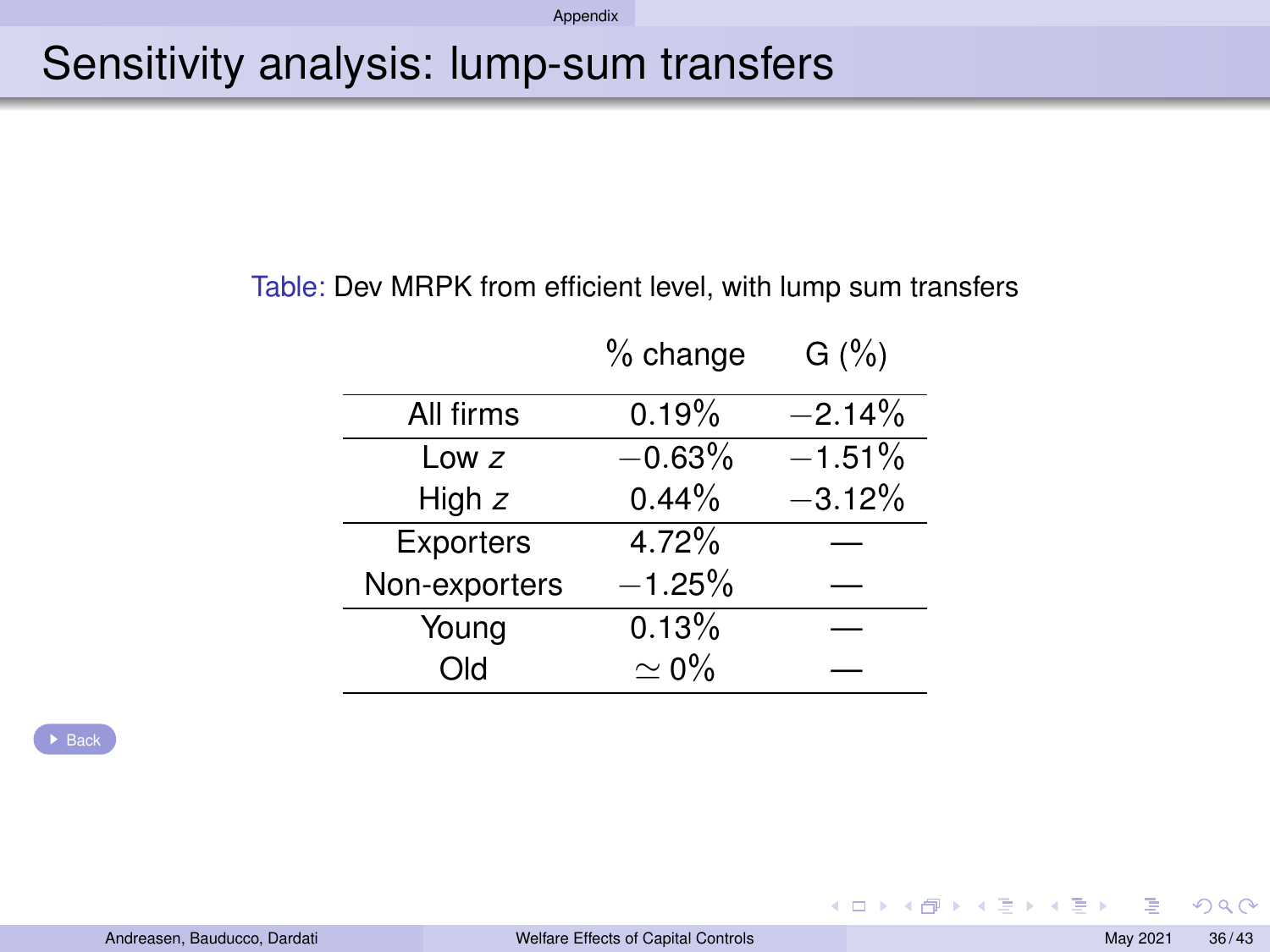#### [Appendix](#page-29-1)

### <span id="page-39-0"></span>Counterfactual analysis: increase in *r*

#### Table: Dev MRPK from efficient level, with symmetric R

|               | $%$ change  | G(%)     |
|---------------|-------------|----------|
| All firms     | 7.53%       | $-2.74%$ |
| Low $z$       | 6.61%       | $-2.69%$ |
| High $z$      | $7.80\%$    | $-2.81%$ |
| Exporters     | 19.95%      |          |
| Non-exporters | 5.55%       |          |
| Young         | 7.47%       |          |
| Old           | $\simeq$ 0% |          |

 $\triangleright$  [Back](#page-19-0)

 $2Q$ 

イロト イ団 トイモト イモト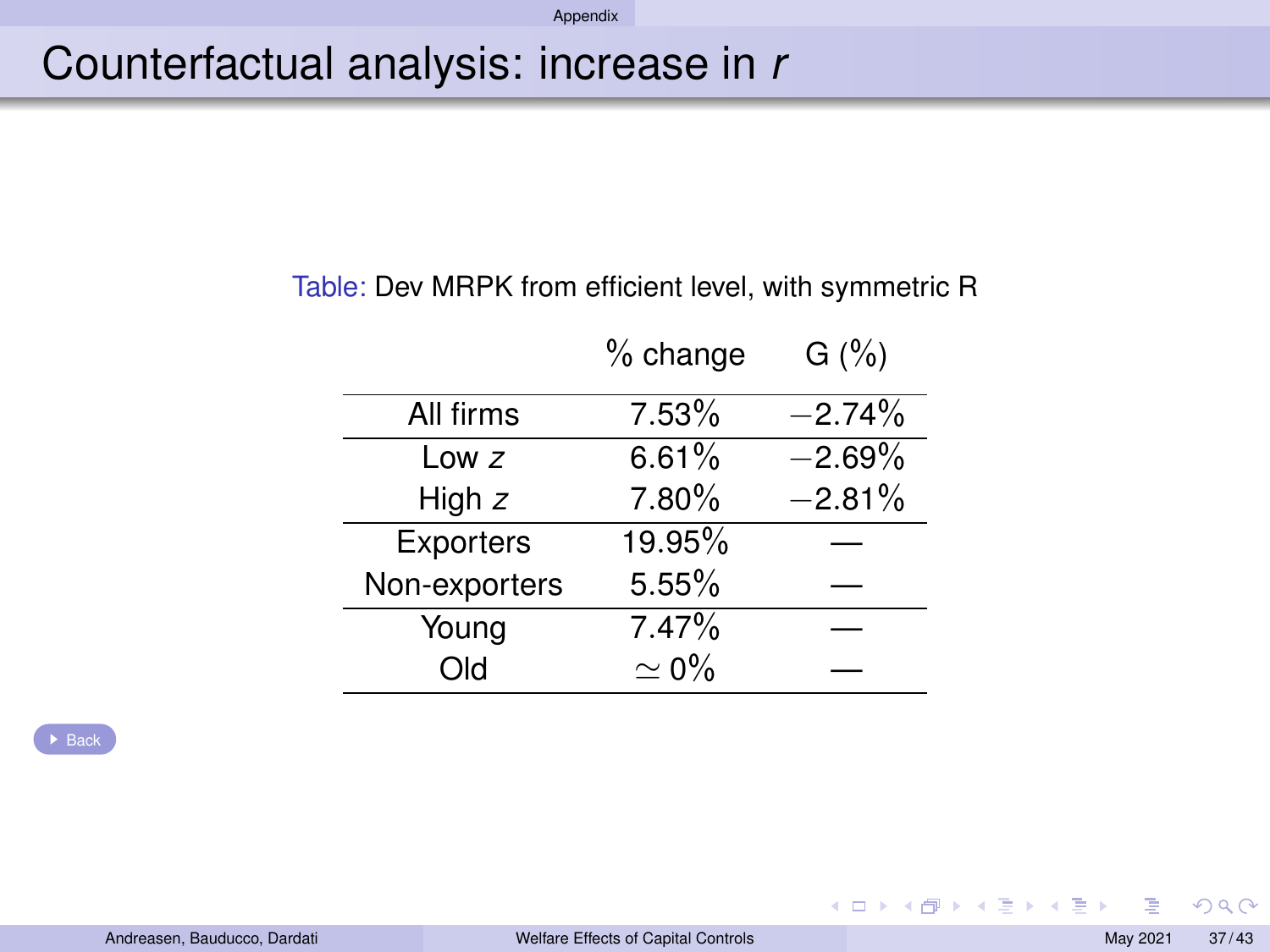#### [Appendix](#page-29-1)

### <span id="page-40-0"></span>Counterfactual analysis: decrease in θ

#### Table: Dev MRPK from efficient level, decrease in θ

|               | $%$ change  | G(%)     |
|---------------|-------------|----------|
| All firms     | 4.94%       | $-0.16%$ |
| Low $z$       | 6.06%       | $-0.28%$ |
| High $z$      | 4.61%       | 0.04%    |
| Exporters     | 5.15%       |          |
| Non-exporters | 5.75%       |          |
| Young         | 5.01%       |          |
| Old           | $\simeq$ 0% |          |

 $\triangleright$  [Back](#page-19-0)

 $2Q$ 

メロトメ 御 トメ 君 トメ 君 ト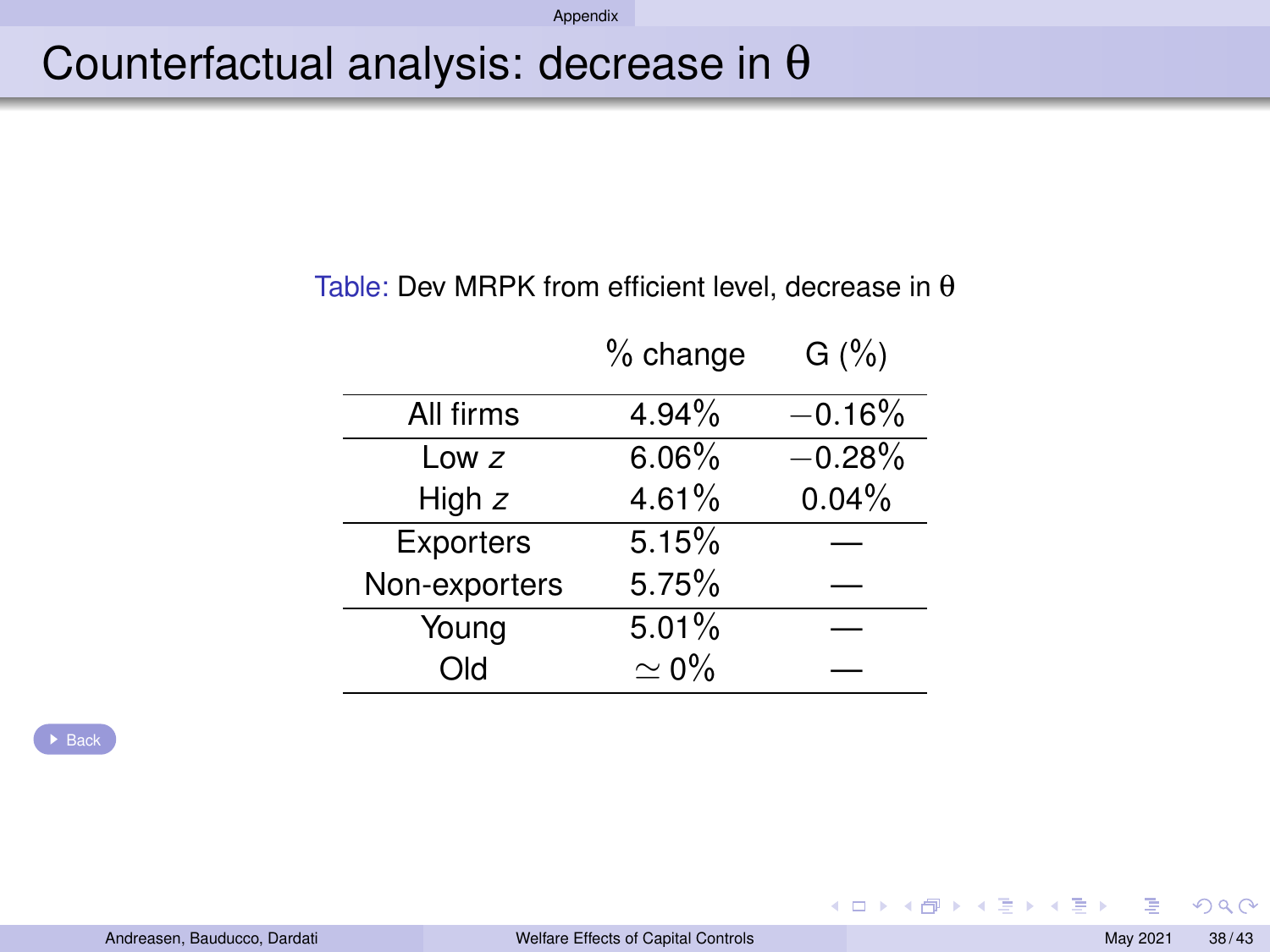## Interaction of capital intensity with macroeconomic controls

<span id="page-41-0"></span>**[Back](#page-27-0)** 

|                    | (1)         | (2)         | (3)         | (4)         | (5)         | (6)         |
|--------------------|-------------|-------------|-------------|-------------|-------------|-------------|
| VARIABLES          | Libor       | Libor       | Inflation   | Inflation   | Growth      | Growth      |
|                    |             |             |             |             |             |             |
| CC*Rank TFP        | $0.009***$  | $0.009***$  | $0.009***$  | $0.009***$  | $0.010***$  | $0.010***$  |
| CC*Young           | $0.083***$  | $0.095***$  | $0.085***$  | $0.095***$  | $0.096***$  | $0.097***$  |
| CC*L Exp           | $0.081***$  |             | $0.087***$  |             | $0.042*$    |             |
| CC*F Exp           |             | $0.071***$  |             | $0.078***$  | 0.023       |             |
| Young*Libor        | 0.002       | 0.002       |             |             |             |             |
| L Exp*Libor        | 0.016       |             |             |             |             |             |
| Rank TFP*libor     | $-0.001***$ | $-0.001***$ |             |             |             |             |
| F Exp*Libor        |             | $0.036***$  |             |             |             |             |
| Young*Inflation    |             |             | $-0.003$    | $-0.003$    |             |             |
| L Exp*Inflation    |             |             | 0.004       |             |             |             |
| Rank TFP*Inflation |             |             | $-0.001***$ | $-0.001***$ |             |             |
| F Exp*Inflation    |             |             |             | 0.008       |             |             |
| Young*Growth       |             |             |             |             | $-0.008$    | $-0.002$    |
| L Exp*Growth       |             |             |             |             | $0.042***$  |             |
| Rank TFP*Growth    |             |             |             |             | $-0.001***$ | $-0.001***$ |
| F Exp*Growth       |             |             |             |             |             | $0.057***$  |
|                    |             |             |             |             |             |             |
| Observations       | 92.690      | 92.690      | 92.690      | 92.690      | 92.690      | 92.690      |
| R-squared          | 0.123       | 0.123       | 0.124       | 0.124       | 0.123       | 0.124       |
| Number of id       | 12,155      | 12,155      | 12,155      | 12,155      | 12,155      | 12,155      |
| Controls           | <b>YES</b>  | <b>YES</b>  | YES         | <b>YES</b>  | <b>YES</b>  | <b>YES</b>  |
| Firm FF            | <b>YES</b>  | <b>YES</b>  | <b>YES</b>  | <b>YES</b>  | <b>YES</b>  | <b>YES</b>  |
| Time FE            | <b>YES</b>  | <b>YES</b>  | <b>YES</b>  | <b>YES</b>  | <b>YES</b>  | <b>YES</b>  |

#### Table: Interaction with macroeconomic controls

 $2Q$ 

**K ロ ト K 個 ト K 君 ト K 君 ト** …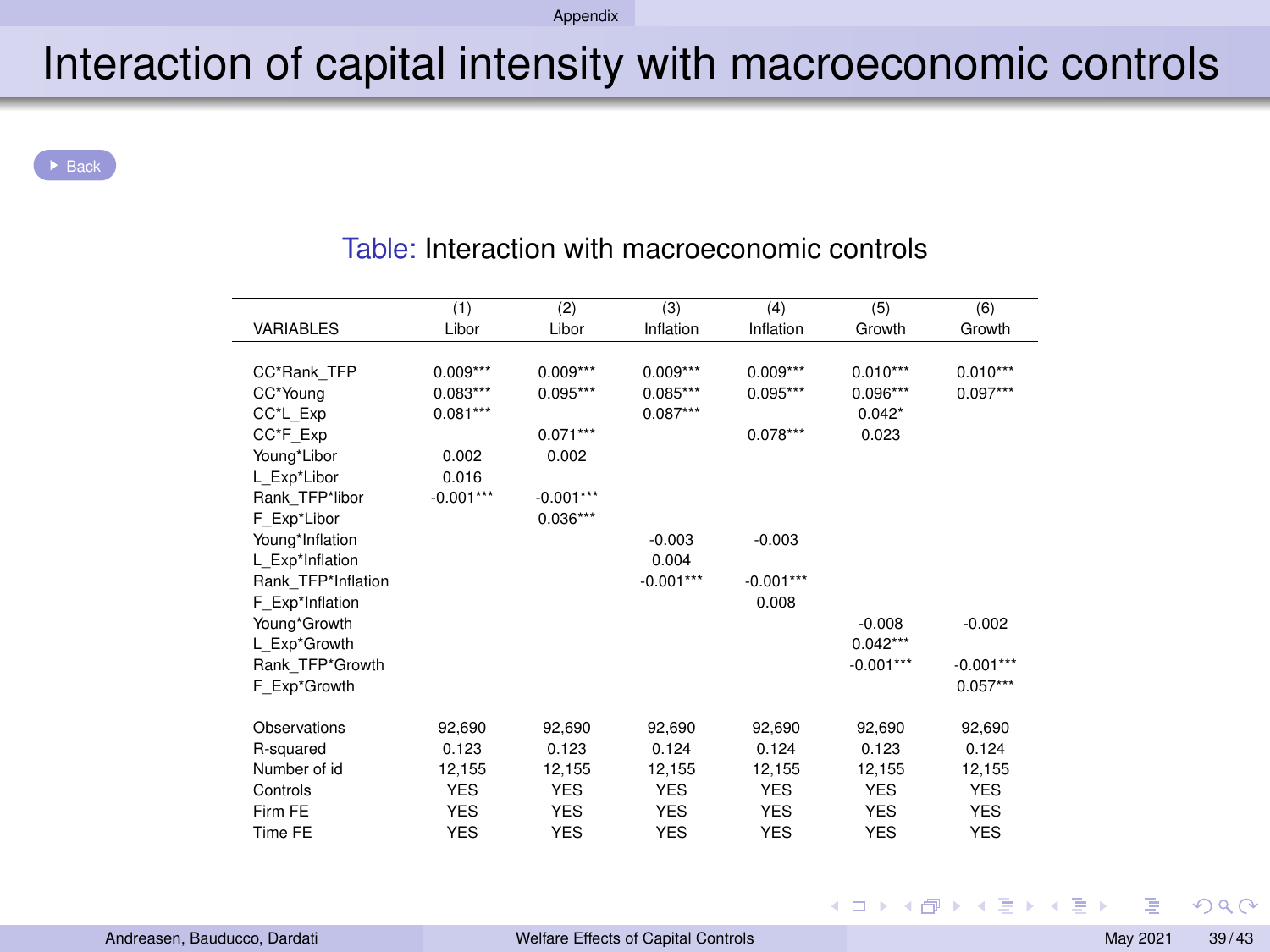#### [Appendix](#page-29-1)

## Interaction of capital intensity with macroeconomic controls

[Back](#page-27-0)

| <b>VARIABLES</b>       | (7)<br><b>RER</b> | (8)<br><b>RER</b> | (9)<br>PrivCreditGDP | (10)<br>PrivCreditGDP | (11)<br>WorldGrowth | (12)<br>WorldGrowth |
|------------------------|-------------------|-------------------|----------------------|-----------------------|---------------------|---------------------|
|                        |                   |                   |                      |                       |                     |                     |
| CC*Rank TFP            | $0.005***$        | $0.005***$        | $0.011***$           | $0.011***$            | $0.009***$          | $0.009***$          |
| CC*Young               | $0.081***$        | $0.094***$        | $0.074***$           | $0.094***$            | $0.066***$          | $0.085***$          |
| CC*L_Exp               | $0.084***$        |                   | $0.103***$           |                       | $0.103***$          |                     |
| CC*F Exp               |                   | $0.077**$         |                      | $0.081***$            |                     | $0.105***$          |
| Young*RER              | $-0.000$          | $-0.000$          |                      |                       |                     |                     |
| L Exp*RER              | $-0.000$          |                   |                      |                       |                     |                     |
| Rank TFP*RER           | $-0.001***$       | $-0.001***$       |                      |                       |                     |                     |
| F_Exp*TCR              |                   | 0.000             |                      |                       |                     |                     |
| Young*PrivCreditGDP    |                   |                   | 0.021                | $-0.006$              |                     |                     |
| L Exp*PrivCreditGDP    |                   |                   | 0.417                |                       |                     |                     |
| Rank TFP*PrivCreditGDP |                   |                   | $0.083***$           | $0.081***$            |                     |                     |
| F Exp*PrivCreditGDP    |                   |                   |                      | 0.296                 |                     |                     |
| Young*WorldGrowth      |                   |                   |                      |                       | 0.005               | 0.014               |
| L Exp*WorldGrowth      |                   |                   |                      |                       | $0.205***$          |                     |
| Rank TFP*WorldGrowth   |                   |                   |                      |                       | $0.006***$          | $0.005***$          |
| F Exp*WorldGrowth      |                   |                   |                      |                       |                     | $0.322***$          |
| Observations           | 92,690            | 92.690            | 92,690               | 92,690                | 92,690              | 92,690              |
| R-squared              | 0.124             | 0.124             | 0.124                | 0.124                 | 0.125               | 0.125               |
| Number of id           | 12,155            | 12,155            | 12,155               | 12,155                | 12,155              | 12,155              |
| Controls               | <b>YES</b>        | <b>YES</b>        | <b>YES</b>           | <b>YES</b>            | <b>YES</b>          | <b>YES</b>          |
| Firm FF                | <b>YES</b>        | <b>YES</b>        | <b>YES</b>           | <b>YES</b>            | <b>YES</b>          | <b>YES</b>          |
| Time FE                | <b>YES</b>        | <b>YES</b>        | <b>YES</b>           | <b>YES</b>            | <b>YES</b>          | <b>YES</b>          |

#### Table: Interaction with macroeconomic controls

 $2Q$ 

**K ロ ▶ K 御 ▶ K ヨ ▶ K ヨ ▶**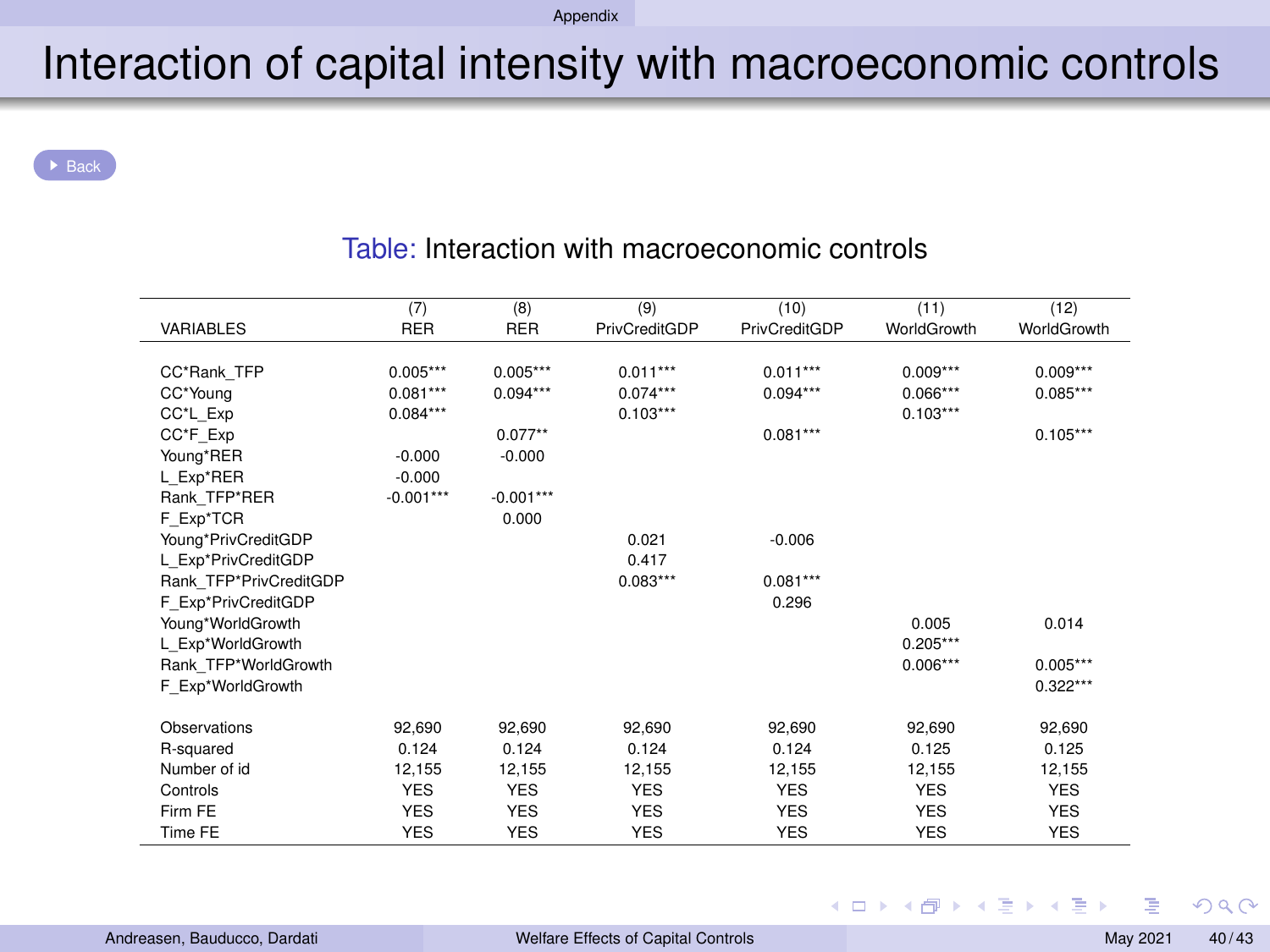## <span id="page-43-0"></span>P-hacking tests





▶ [Back](#page-27-0)

イロト イ押ト イヨト イヨト

 $290$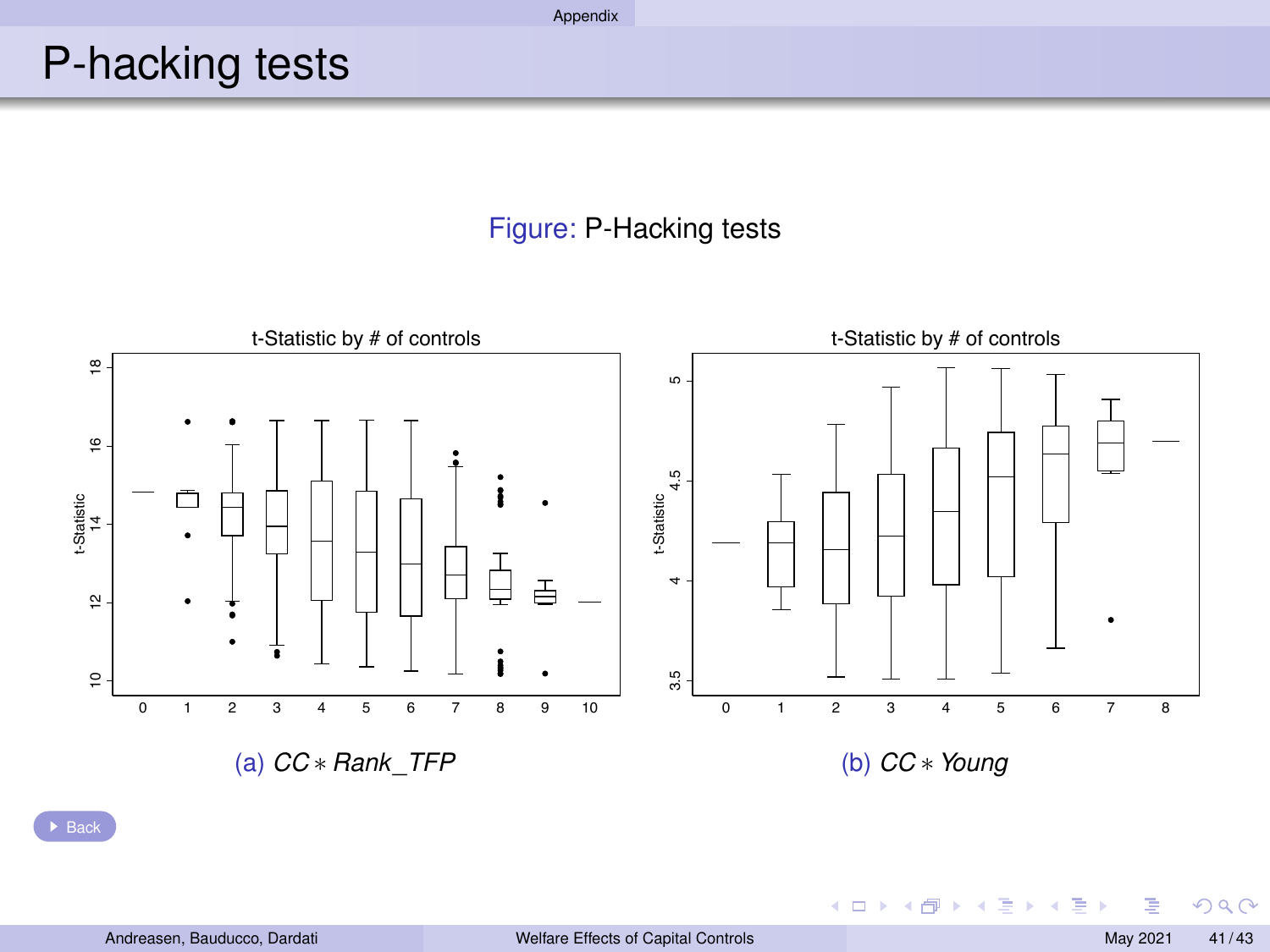## P-hacking tests

#### Figure: P-Hacking tests



▶ [Back](#page-27-0)

 $2Q$ 

メロトメ部 トメモトメモト